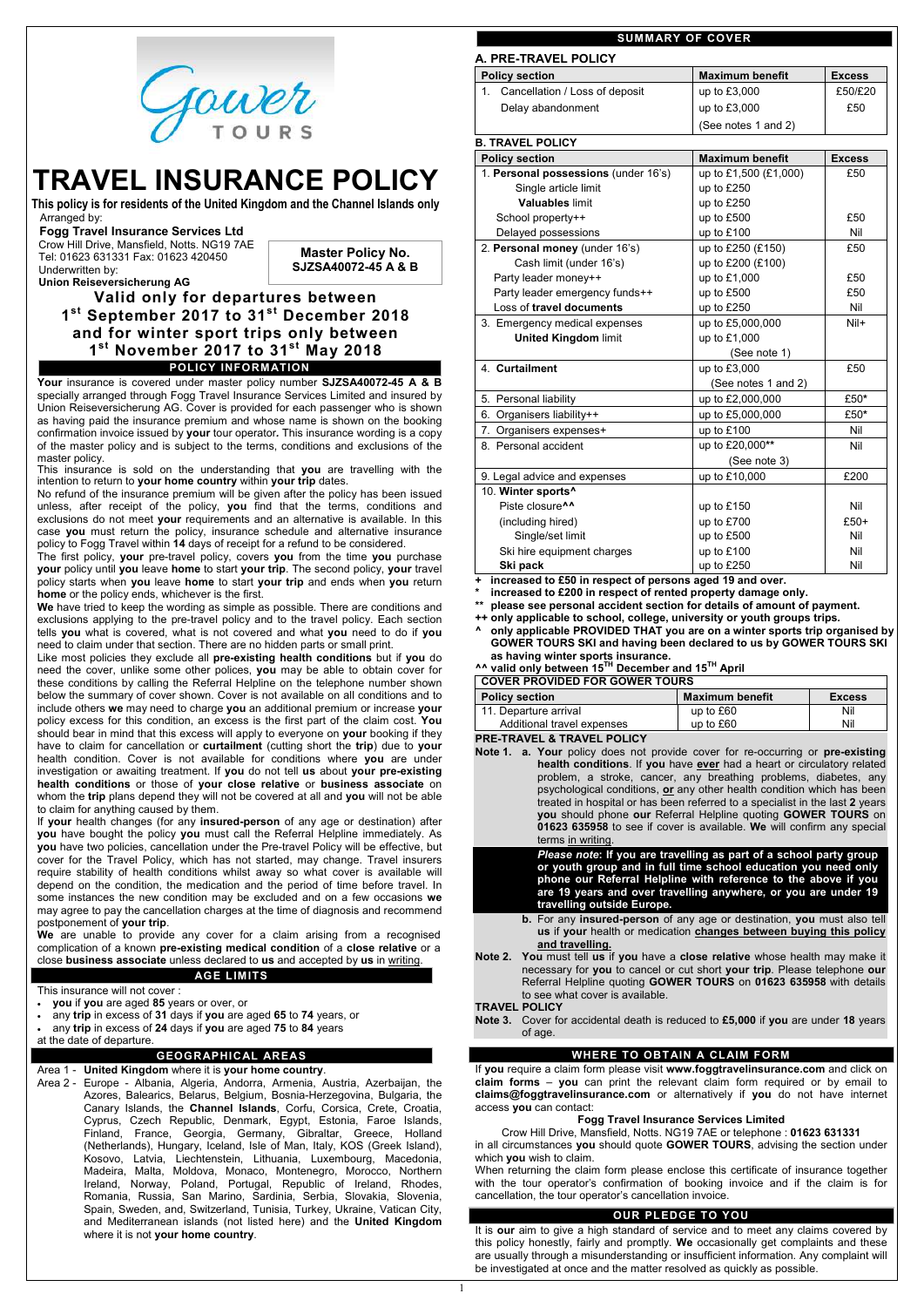### **YOUR RIGHT TO COMPLAIN**

**We** sincerely hope **you** will not need to complain about **your** insurance policy or claims settlement.

- **1.** If **your** complaint is regarding the selling of **your** policy please forward details of **your** complaint in the first instance as follows: Managing Director, Fogg Travel Insurance Services Ltd, Crow Hill Drive, Mansfield, Notts. NG19 7AE Telephone: +44 (0)1623 631331 Email: complaints@foggtravelinsurance.com
- **2.** Or if, **your** complaint is about the outcome of **your** claim or assistance provided please forward details of **your** complaint in the first instance as follows: Write to the Quality and Improvements Manager, URV, 1 Tower View, Kings Hill, West Malling, ME19 4UY, telephone +44 (0)20 3829 6604 who will review the claims office decision.
- **3.** If **you** are still not satisfied with the outcome **you** may ask the Financial Ombudsman Service (FOS) to review your case. Their address is Exchange Tower, London, E14 9SR, telephone advice line is 0800 023 4567.

#### **SPORTS AND ACTIVITIES COVER**

Unlike other policies we cover many **hazardous activities** as standard with no additional premium required. If the sport or activity **you** are participating in is not listed below or is not a sport or activity that forms part of a published activity provided by **GOWER TOURS** please contact Fogg Travel (contact details can be found below or under the **hazardous activity** definition) to ensure **you** are covered.

**If your sport or activity is arranged and/or provided by GOWER TOURS as part of your trip, cover is given for that sport or activity as standard subject to the terms and conditions of this policy, irrespective if it is not listed below.**

**If you are on GOWER TOURS SKI organised WINTER SPORTS trip please also refer to the Winter Sports Option section across this page for a list of covered winter sports activities, provided GOWER TOURS SKI having declared to us that you have winter sports insurance.**

The following is a list of sports and activities covered during the period of insurance with no additional premium on a non-professional and non-competitive basis (unless otherwise stated):

- **A**bseiling, Aerobics, Amateur Athletic Field/track Events, Angling, Animal Sanctuary/Refuge Work, Archery, Athletics,
- **B**adminton, Bamboo Rafting, Banana Boating, Bar Work (excluding Personal Liability), Baseball, Basketball, Beach Games, Biathlon, Billiards, Bird Watching, Body/Boogie Boarding, Bowling, Bowls, Boxing Training, Bridge, Bridge Swinging, Bungee Jumping,
- **C**amel Riding/Trekking, Camping, Canoeing (up to grade 3 rivers only), Caravanning (excluding Personal Liability), Catamaran Sailing (In-shore) (excluding Personal Liability), Chess, Clay Pigeon Shooting, Climbing (climbing wall, with use of ropes or guides), Cricket, Croquet, Curling, Cycle Touring, Cycling,
- **D**ancing, Darts, Deep Sea Fishing, Diving,

**E**lephant Riding/Trekking,

- **F**ell Running, Fell Walking, Fencing, Fishing, Fives, Flag football, Flying as passenger (private/small aircraft), Flying (excluding crew/pilot), Football (amateur), Football - Beach Kick Around, Fresh Water/Sea Fishing, Frisbee, Fruit or Vegetable Picking (excluding Personal Liability),
- **G**lass Bottom Boats, Gliding (learning, non competition), Golf, Gorilla Trekking, Gymnastics,
- **H**ighland games, Hiking up to 2,000m, Hill Walking up to 2,000m, Historical Research, Horse Riding (no eventing), Hot Air Ballooning (passenger only),

**I**ndoor Skating,

**J**et Boating (excluding Personal Liability), Jet Skiing (excluding Personal Liability), Jogging,

**K**ayaking (up to grade 2 rivers only), Keepfit, Kiting, Korfball,

**L**ow Ropes,

**M**anual Labour involving the lifting or carrying of heavy items of no more than **25** kg, work at no more than **2** storeys high (excluding any form of work underground) (excluding Personal Liability), Marathons, Model Flying, Motorcycling with appropriate UK licence (excluding Personal Liability), Motor homing (excluding Personal Liability), Mountain Biking (mountain paths/trails and roads),

**N**etball,

**O**rienteering, **P**etanque, Pigeon racing, Pony Trekking, Pool, Power lifting,

**Q**uoits,

- **R**ackets, Rafting, Rambling up to 2,000m, Rap Running/Jumping, Raquet Ball, Re-Enactment, Restaurant Work (excluding Personal Liability), Rifle Range, Ringos, River Walking, Rock Scrambling (under 4,000m), Rounders, Rowing, Running,
- **S**afari (UK Organised), Safari Trekking, Sail Boarding, Sailing, Sailing/Yachting inshore (recreational) (excluding Personal Liability), Scuba Diving to 30m (PADI or BSAC qualified or diving with and under the direction a qualified instructor. No solo diving. **You** will not be covered under this policy if **you** travel by air within **24** hours of

participating in scuba diving), Sea Fishing, Shinty, Shooting, Shooting (target rangenot hunting), Small Bore Target Shooting, Snooker, Snorkelling, Softball, Sprint/Long Distance, Squash (amateur), Surfing (amateur), Swim Trekking, Swimming, Swimming with Dolphins, Sydney Harbour Bridge,

**T**able Tennis, Team Games, Ten Pin Bowling, Tennis, Trekking up to 2,000m, Triathlon, Tubing, Tug of War,

#### **V**olleyball,

**W**alking up to 2,000m, Water Skiing (amateur), Weight Lifting, Whale Watching, White Water Rafting (grade 1 to 3), Windsurfing, Working (excluding Personal Liability) (excluding **manual labour**),

**Y**achting (inland and coastal waters) (excluding Personal Liability), Yoga.

Any claims which arise whilst undertaking any of these activities for any purpose other than leisure (examples of non-leisure purposes include racing (other than on foot), timed events, professional / semi-professional / paid / sponsored racing, training for professional or competition levels, display events, photo shoots, etc.) will not be covered under this policy. If **you** are unsure please do not hesitate to contact Fogg Travel, telephone + 44 (0)1623 631331 (retail option) or email to **queries@foggtravelinsurance.com** (Mon to Fri 9am to 5pm) quoting **GOWER TOURS** and **we** can discuss **your** individual requirements.

**Where necessary you must ensure that the covered sport or activity is adequately supervised and appropriate safety equipment and/or clothing is worn at all times.**

### **WINTER SPORTS OPTION:**

**The following is a list of winter sports activities covered on a nonprofessional, amateur and non-competitive basis PROVIDED THAT you are on a WINTER SPORTS trip organised by GOWER TOURS SKI, and having been declared to us by GOWER TOURS SKI as having winter sports insurance.**

### **If your sport or activity is arranged and/or provided by GOWER TOURS SKI as part of your WINTER SPORTS trip, cover is given for that sport or activity as standard subject to the terms and conditions of this policy, irrespective if it is not listed below.**

**B**ig Foot Skiing, Blade Skating,

**C**at Skiing/Snowboarding, Cross Country Skiing,

**D**ry Slope Skiing/Snowboarding/ Snowdome,

**G**lacier Walking,

**H**eliskiing (provided helicopter lands at a designated site to allow you to disembark), Husky Dog Sledding,

**I**ce Hockey with Full Body Protection, Ice Skating (official licensed ice rinks indoor or outdoor),

**K**ick Sledging, **L**and Skiing, Langlauf,

**M**ono Skiing, **N**ordic Skiing,

**O**ff-piste Skiing/Snowboarding, **P**assenger Sledge,

**S**ki Boarding, Ski Dooing, Skiing, Sledging, Sleigh Riding (reindeer, horses, dogs), Snow/Ski Biking, Snow Blading, Snowboarding, Snow/Ski Bobbing, Snowcat Driving (excluding Personal Liability), Snow Mobiles/Ski Doos (excluding Personal Liability), Snow Parascending, Snow Scooting, Snow Shoe Walking, Snow Tubing, Speed Skating,

**T**elemarking, Toboganning.

Any claims which arise whilst undertaking any of these activities for any purpose other than leisure (examples of non-leisure purposes include racing (other than on foot), timed events, professional / semi-professional / paid / sponsored racing, training for professional or competition levels, display events, photo shoots, etc.) will not be covered under this policy, unless otherwise stated.

**Where necessary you must ensure that the covered sport or activity is adequately supervised and appropriate safety equipment and/or clothing is worn at all times.**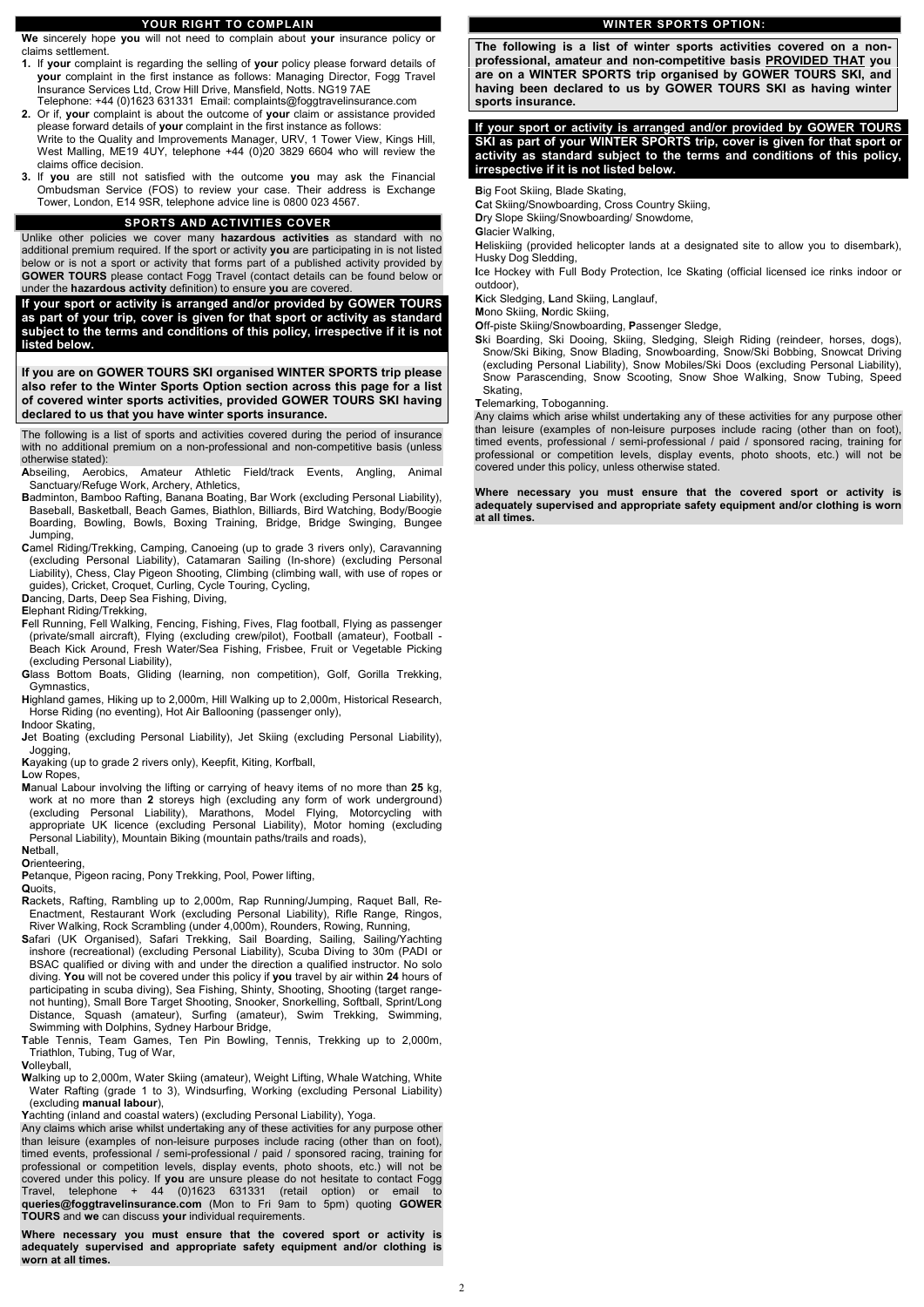### **A. YOUR PRE-TRAVEL POLICY**

#### **HOW YOUR PRE-TRAVEL POLICY WORKS**

Your pre-travel policy shows the sections of cover, limits, conditions, exclusions and information on what to do if **you** need to claim. It is essential that **you** read it. The policy is a contract between **us** and **you. We** will pay for any event, as set out in the policy, that happens during the period of cover for which **you** have paid the appropriate premium.

**We** are unable to provide any cover for a claim arising from a recognised complication of a known **pre-existing medical condition** of a **close relative** or a close **business associate** unless declared to **us** and accepted by **us** in writing.

*All numbers and letters shown under* '**For each insured-person this insurance will not cover**:' *refer to the same numbers and letters under* '**For each insured-person this insurance will pay**:' *Where no letters or numbers are shown it applies to the whole section*.

**You** are required to disclose any relevant information otherwise **your** policy will not cover **you** and it may invalidate it altogether.

If **you** are a person buying insurance wholly or mainly for personal purposes unrelated to **your** employment, you have a duty to take reasonable care to answer questions fully and accurately, and that any information **you** volunteer is not misleading. This duty exists before the cover is placed, when renewed, or altered at any time throughout the duration of the policy. If **you** do not do so, **your** Insurer may be able to void **your** policy from inception. An example of this could be the medical history of a **close relative** or other person that may cause **you** to cancel or cut short **your trip**. If **you** are unsure whether or not information is relevant please do not hesitate to call **us** on **01623 635958.**

#### **WHEN YOUR PRE-TRAVEL COVER STARTS AND ENDS**

The cover for cancellation starts from the date the **trip** booking was made after the policy was issued and ends when **you** leave **home.** No further **trips** are covered by this policy.

#### **DISCLOSURE OF PRE-EXISTING HEALTH CONDITIONS**

**Your** policy may not cover claims arising from **your pre-existing health conditions** so **you** need to tell **us** of anything **you** know that is likely to affect **our** acceptance of **your** cover.

- **Your** policy may not cover claims arising from **your pre-existing health conditions** so **you** need to tell **us** of anything **you** know that is likely to affect **our** acceptance of **your** cover. Please read part **A. Pre-existing health conditions 1, 2 and 3** shown below. **You** should also read part **B.** below to see if applicable to **you**.
- **You** should also read the section below **New medical condition or change in medical condition or ongoing medication** to see if applicable to **you**.

**PLEASE NOTE FOR SCHOOL GROUPS**

- **I**f **you** are travelling as part of a school party group or youth group and in full time school education and are **19** years of age and over travelling anywhere **or you** are under **19** travelling outside Europe **you MUST** contact **our** Referral Helpline to declare **your pre-existing health conditions**. Please read part **A. Pre-existing health conditions 1, 2 and 3** shown below. **You** should also read part **B.** below to see if applicable to **you**.
- However, if **you** are under **19** in full time school education, travelling as part of a school party group or youth group in the **United Kingdom** or within Europe **you DO NOT** need to make a declaration under part **A.** for cover to apply. **Your preexisting health conditions** will automatically be covered. **You** should now read part **B.** below to see if applicable to **you**.
- **You** should also read the section below **New medical condition or change in medical condition or ongoing medication** to see if applicable to **you** (applicable to any **insured-person** of any age)

**A. Pre-existing health conditions** - so that **we** can ensure **you** are provided with the best cover **we** can offer please read the following questions carefully:

- **1.** Have **you**, or anyone travelling with **you,** ever had treatment for:
	- any heart or circulatory condition
	- a stroke or high blood pressure
	- a breathing condition (such as asthma)
	- any type of cancer
	- any type of diabetes
	- any type of psychological condition (such as stress, anxiety, depression, eating disorders or mental instability).
- **2.** In the last **2** yearshave **you,** or anyone who is travelling with **you**, been treated for any serious or re-occurring medical condition, asked to take regular prescribed medication, or referred to a specialist or consultant at a hospital for

tests, diagnosis or treatment?

If **you** have answered '*Yes*' to any of the above questions **we** may be able to offer some cover and may be able to cover **your** health condition, although an increased premium may be required. To enable **us** to consider **your** health condition please contact the Referral Helpline quoting **GOWER TOURS** on **01623 635958** to see if cover is available. All calls will be treated in the strictest confidence.

**3. You** must also tell **us** if:

- **you** are waiting for tests or treatment of any description
- **your** doctor alters **your** regular prescribed medication
- **B. In all cases you MUST** tell **us about** anything concerning the health of a **close relative** or **business associate** who is not insured on this policy but may make it necessary for **you** to cancel or cut short **your trip** should be advised to the Referral Helpline quoting **GOWER TOURS** on **01623 635958** as soon as possible so **we** can advise **you** if **we** are able to insure the additional risk and any terms **we** may require.

**You** need to keep copies of all letters **we** send **you** for future reference.

If when **you** buy this policy **you** are aware of anyone or anything that could increase the risk or result in a claim **you** must tell **us**. If **you** do not tell **us**, **your** policy may not cover **you**, and might be invalidated altogether. **We** reserve the right to charge an increased premium, decline, withdraw cover or increase the policy excess as well as cancel or restrict cover for any person.

Should **we** require any additional premium, and **you** accept **our** offer, this should be paid to Fogg Travel either by credit card or cheque, made payable to Fogg Travel, and sent within **14** days of receipt. Should **you** decide not to pay the additional premium the declared **pre-existing health condition** will not be covered. Full confirmation of **our** terms and conditions will be sent out to **your** address after **your** call. Any additional **pre-existing health condition** not declared to **us** will not be covered.

All terms and conditions declared under this pre-travel policy will also be recorded under **your** travel policy so that **you** do not need to declare these twice. *Please note:*

**We** are unable to provide cover for any claim arising from a recognised complication of a known **pre-existing health condition** of a **close relative** or a close **business associate** unless declared to **us** and accepted by **us** in writing.

#### **NEW MEDICAL CONDITION OR CHANGE IN MEDICAL CONDITION OR ONGOING MEDICATION**

If **your** health or **your** ongoing medication changes (for any **insured-person** of any age or destination) between the date the policy was bought and the date of travel **you** should advise **our** Referral Helpline quoting **GOWER TOURS** on **01623 635958** as soon as possible. **We** will advise **you** what cover **we** are able to provide after the date of diagnosis. **We** reserve the right to charge an additional premium, increase the excess, exclude the condition or withdraw cover if the condition declared makes this necessary.

#### **DEFINITION OF WORDS APPLICABLE TO YOUR PRE-TRAVEL POLICY**

Listed below are certain words that appear throughout the policy. These will always be shown in **bold** type and in all cases will have the meanings shown below.

- **Business associate** means a business partner, director or employee of **yours** who has a close working relationship with **you.**
- **Channel Islands**  means Jersey, Guernsey, Alderney, Sark, Herm, Jethou, Brecqhou and Lihou.
- **Close relative** means spouse or partner living at the same address, parents, stepparent, grandparents, parents-in-law, brother, sister, child, step-child, grandchild, foster-child, fiancé(e), aunt, uncle.

**Flight** - means a service using the same airline or airline **flight** number.

- **Hazardous activity** means any activity that requires skill and involves increased risk of injury **except** where these form part of a published activity provided by or arranged by **GOWER TOURS** and/or where the **hazardous activity** is listed under the sports and activities cover section at the rear of this policy and are covered for free under this insurance. If **you** are taking part in any sport or activity not listed please contact Fogg Travel, telephone **01623 631331** (retail option) or email to queries@foggtravelinsurance.com (Mon to Fri 9am to 5pm) quoting **GOWER TOURS,** to ensure **you** are covered. An additional premium may apply for those activities which are not free but for which cover is available.
- **Home** means one of **your** normal places of residence in the **United Kingdom** or the **Channel Islands** including British Forces Posted Overseas (BFPO).
- **Home country** means both the country **you** live in within the **United Kingdom** or the **Channel Islands** and including British Forces Posted Overseas (BFPO).
- **Insured-person/you/your** means the school or other group stated in the tour operator booking confirmation invoice who is shown as having paid the insurance premium or where insurance is included within **your trip** costs and is shown on the passenger manifest issued by **your** tour operator. The maximum benefits and excesses will apply separately to each person who has insurance and is shown on the passenger manifest as being a member of the insured group.
- **International departure point**  means the airport, international rail terminal or port where the outward **flight**, international train or sea vessel is boarded to take **you** from **your home country** to **your** destination and the return **flight**, international train or sea vessel is boarded to start the final part of **your** journey to **your home country**.
- **Organiser** the person on behalf of the **insured-person** who is acting as party leader or other principal person of the whole group booking and is included in the tour operator booking, and without whom the **trip** would not be able to continue to normal completion.
- **Pre-existing health condition –** means any heart, circulatory or breathing conditions, cancer or diabetes or serious or re-occurring medical condition which has been

previously diagnosed, investigated or treated in any way, at any time prior to travel, even if this condition is currently considered to be stable and under control.

- **Redundancy** means being an employee where **you** or, for students under the age of **23** in full time education, **your** parents qualify under the provision of the Employment Rights Act 1996, and who, at the date of termination of employment by reason of redundancy, has been continuously employed for a period of two years or longer and is not on a short term fixed contract.
- **Resident** means a person who has had their main **home** in the **United Kingdom** or the **Channel Islands** and has not spent more than six months abroad in the year before buying this policy.
- **Trip** means a holiday or journey that begins when **you** leave **home** and ends on **your** return to either (i) **your home**, or (ii) a hospital or nursing home in **your home country** following **your** repatriation, both during the period of cover. Any subsequent holiday or journey that starts after **you** have returned **home** or to a hospital or nursing home (as described above) is not covered.
- **United Kingdom** means England, Wales, Scotland, Northern Ireland and the Isle of Man.

**We/our/us** - means Union Reiseversicherung AG.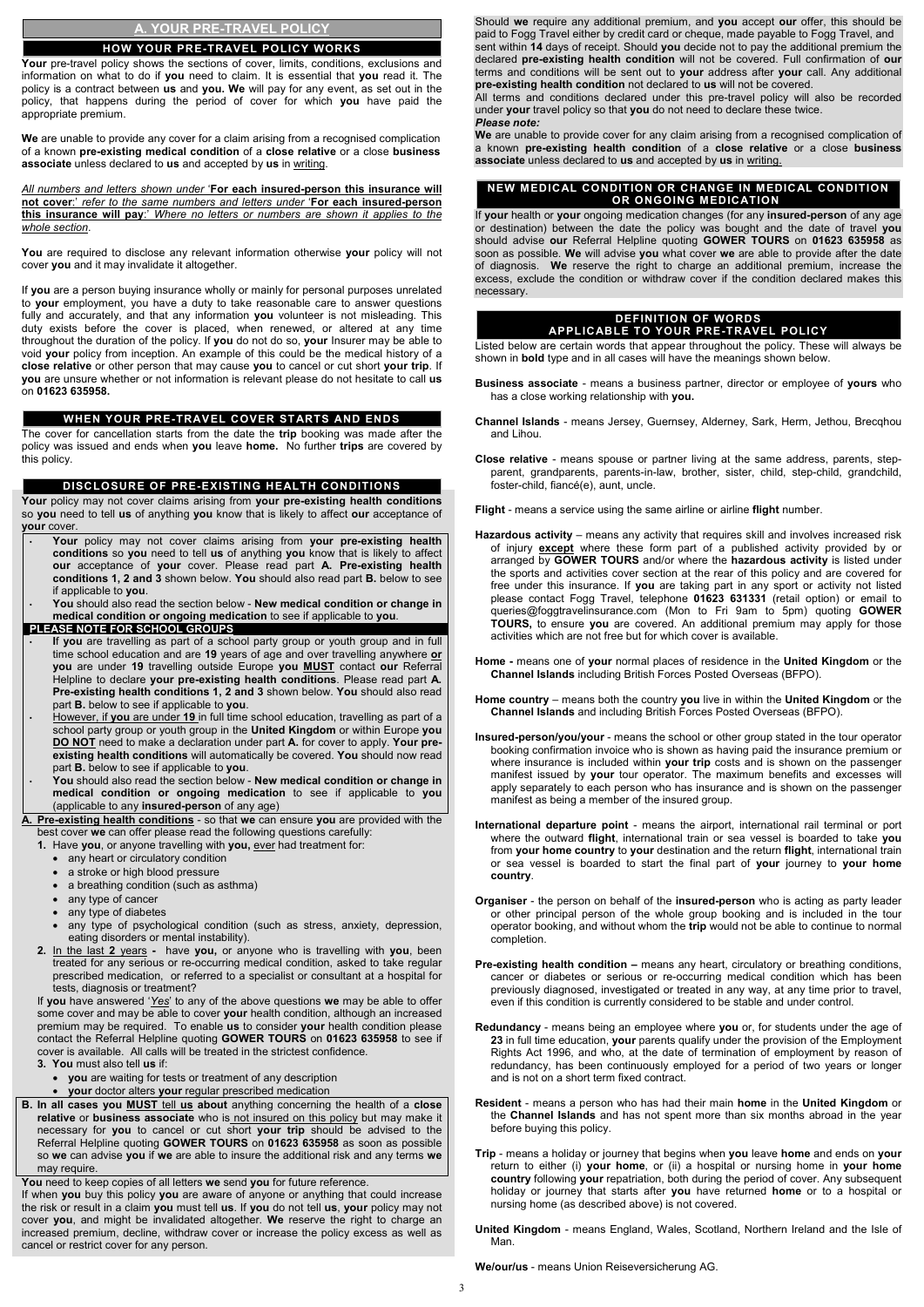### **POLICY EXCESS APPLICABLE TO YOUR PRE-TRAVEL POLICY**

An excess is the amount **you** have to pay towards each claim. All excesses shown for this policy are payable by each **insured-person,** for each incident giving rise to a separate claim. The policy excess may be increased to include **pre-existing health conditions** confirmed in writing by Fogg Travel. The increased excess will apply to all persons insured under **your** policy.

### **POLICY CONDITIONS APPLICABLE TO YOUR PRE-TRAVEL POLICY**

At all times **we** will act in good faith in **our** dealings with **you**. The payments for all claims following events that occur in **your** selected geographical area during the period of cover are dependent on **you:**

### **1. OBSERVING THE FOLLOWING:**

- (a) being a **resident** of the **United Kingdom** or the **Channel Islands**.
- (b) taking all possible care to safeguard against accident, injury, loss or damage *as if you had no insurance cover.*
- (c) producing **your** booking confirmation invoice confirming **you** are insured before a claim is admitted.
- (d) giving **us** full details in writing of any incident that may result in a claim under any section of the policy at the earliest possible time.
- (e) notifying **us** immediately of any changes in **your** health or medication after **you** buy the policy.
- (f) providing all necessary information and assistance **we** may require at **your** own expense (including where necessary medical certification and details of **your** National Health number or equivalent and Private Medical Insurance).
- (g) accepting that no alterations and/or additions to the printed terms and conditions of **your** policy be valid unless initialled by **us**.
- (h) checking with **your** doctor on the advisability of making the **trip** if **you** have any existing medical condition, taking into account **your** chosen destination, the climatic conditions, the stability of **your** condition, the effect of any additional drugs or vaccines necessary and the standard of the medical services available. Cover will not be given if travel is against the advice of **your** doctor.
- (i) not travelling specifically to receive medical treatment during **your trip** or in the knowledge that **you** are likely to need treatment.
- (j) not requiring insurance for any health condition where a terminal prognosis has been given by a registered doctor before buying this policy.
- (k) not requiring insurance for any health condition that is being investigated or for which **you** are awaiting or receiving treatment in hospital at the time of buying this policy.
- disclosing all relevant information as soon as possible after the policy is issued.
- (m) obtaining any recommended vaccines, inoculations or medications prior to **your trip**.

### **2. RECOGNISING OUR RIGHTS TO:**

- (a) make **your** policy void where a false declaration is made or any claim is found to be fraudulent.
- (b) subrogate against the responsible party and take proceedings in **your** name but at **our** expense to recover for **our** benefit the amount of any payment made under the policy.
- (c) give **7** days notice of cancellation of this policy by recorded delivery to **you** at **your** last known address. In this case **we** will refund to **you** the pro-rata proportion of any unexpired premium **you** have paid.
- (d) obtain information from **your** medical records (with **your** permission) for the purpose of dealing with any medical claims. No personal information will be disclosed to any outside person or organisation without **your** prior approval.
- (e) not to refund the policy premium after the policy has been issued, unless after receipt of the document **you** find that the terms and conditions do not meet **your** requirements, in which case the policy and any other relevant documents must be returned to the point of sale within **14** days of receipt for any refund to be considered.
- (f) only pay a proportionate amount of the claim where there is other insurance in force covering the same risk and to require details of such other insurance.
- not make any payment for any event that is covered by another insurance policy.
- (h) maintain **your** personal details in connection with an anti-fraud claims checking system.

# **SECTION A1 - CANCELLATION CHARGES**

**For each insured-person this insurance will pay:**

### up to **£3,000**:

**1.** for **your** proportion of (i) transport charges, (ii) loss of accommodation and (iii) additional travel expenses (iv) pre-paid excursions booked in **your home country** prior to the start of **your trip** that **you** have paid or agreed to pay and that **you** cannot recover from any other source following **your** *necessary* cancellation after **you** bought this insurance and before **your trip** starts through **your** inability to travel due to:

(i) the death, injury or illness of:

- **you** or a friend with whom **you** are travelling.
- a **close relative**.
- a close **business associate** who lives in **your home country**.
- a friend who lives abroad and with whom **you** were intending to temporarily stay**,**
- (ii) **you,** a friend or **close relative** who is travelling with **you** and included on **your** booking being required in **your home country** for jury service or as a witness in a Court of Law.
- (iii) **you,** a friend or **close relative** who is travelling with **you** and included on **your** booking, and shall include **your** parent(s) if **you** are travelling with a group and are in full time education, being given notice of **redundancy**.
- (iv) the requirements of H. M. Forces.
- (v) **your,** a friend or **close relative** who is travelling with **you,** presence being required by the Police after **your home**, or the home in **your home country** of **your** friend or **close relative**, or usual place of business in **your home country,** having suffered from burglary, serious fire, storm or flood.
- (vi) the departure from the **United Kingdom** or Channel Islands of **your** international **flight**, international train or sailing or, if travelling within the **United Kingdom your** sea crossing point, being delayed for more than **24** hours from the scheduled departure time from **your international departure point you** wish to abandon **your trip.**
- **2.** for the proportion of (i) transport charges, (ii) loss of accommodation and (iii) additional travel expenses that have been paid or agreed to be paid and that cannot be recovered from any other source by the whole group following the *necessary* cancellation of the whole group booking as agreed by Fogg Travel, after this insurance was bought and before the **trip** starts through the inability of the group to travel due to the death, injury or illness of the **organiser**.

**PROVIDED THAT** such **organiser** cannot reasonably be replaced and that any such cancellation of the whole group booking is agreed by Fogg Travel prior to cancellation with the tour operator.

### **For each insured-person this insurance will not cover :**

- the first **£50** (reduced to **£20** on claims for deposits only) of any loss, charge or expense made on each claim under this section.
- any **trip** of more than **31** days duration where **you** are aged **65** and under **75** at the date of departure.
- any **trip** of more than **24** days duration where **you** are aged **75** and under **85** at the date of departure.
- **you** if **you** are aged **85** or over.
- any claim where **you** have not obtained a written statement at the time of the cancellation confirming the necessity to cancel **your trip**.
- any payment or part payment made using frequent flyer vouchers, Air Miles/Avios vouchers or other vouchers that have no financial face value.
- any payment where you have not suffered any financial loss.
- cruises (where a pleasure ship voyage is more than **72** hours in duration sailing on seas or oceans and may include stops at various ports).
- any claim that is due to:
- the withdrawal of previously approved leave by **your** employer unless it is due to the death or serious illness of a close **business associate**.
- **your** failure to obtain the required passport, visa or ESTA.
- **your** carrier's refusal to allow **you** to travel for whatever reason.
- the operation of law or as a result of an unlawful act or criminal proceedings against anyone included in **your** booking.
- the failure of any transport or accommodation provider, their agent or anybody who is acting as **your** agent.
- the cancellation of **your trip** by the tour operator.
- the failure of **your** travel agent or tour operator.
- the cancellation of any conference or business **trip** onto which **your trip** was to be an add-on.
- financial circumstances or unemployment except when it is due to **redundancy** that **you** received or were aware of after buying this insurance.
- **your** disinclination to travel.
- **your** loss of enjoyment of the **trip** however caused.
- **you** travelling in an aircraft (other than as a passenger in a fully licensed passenger carrying aircraft and for no other purpose).
- **your** suicide, self-injury or any wilful act of self exposure to peril (except where it
- is to save human life).
- **you** being under the influence of drugs (except those prescribed by **your** registered doctor but not when prescribed for treatment of drug addiction).
- **your** abuse or prior abuse of solvents or alcohol.
- death or illness of any pets or animals.
- terrorism, riot, civil commotion, strike or lock-out.
- any event that is due to **you** participating in a **hazardous activity** except where forming part of the published tour operator programme and/or where shown to be covered under the sports and activities cover section or where an additional premium has been paid and the policy endorsed.
- cancellation due to the fear of an epidemic or pandemic.
- cancellation of the **trip** on the advice or recommendations published by the Foreign and Commonwealth Office and applicable at the time of departure.
- the cost of Air Passenger Duty or equivalent, airport charges or booking fees.
- any payments made or charges levied after the date of diagnosis of any change in **your** health or medication (for any **insured-person** of any age or destination) after the policy was bought unless this has been advised to **us** and any revised terms or conditions have been confirmed in writing.
- cancellation for any claim arising from a recognised complication of a known **preexisting health condition** of a **close relative** or **close business associate,** where the risk attached to that health condition has not been accepted by **us** in writing.
- cancellation of **your trip** due to a health condition of a person travelling with **you,** and included on **your** booking where the risk attached to that health condition has not been accepted by **us** in writing.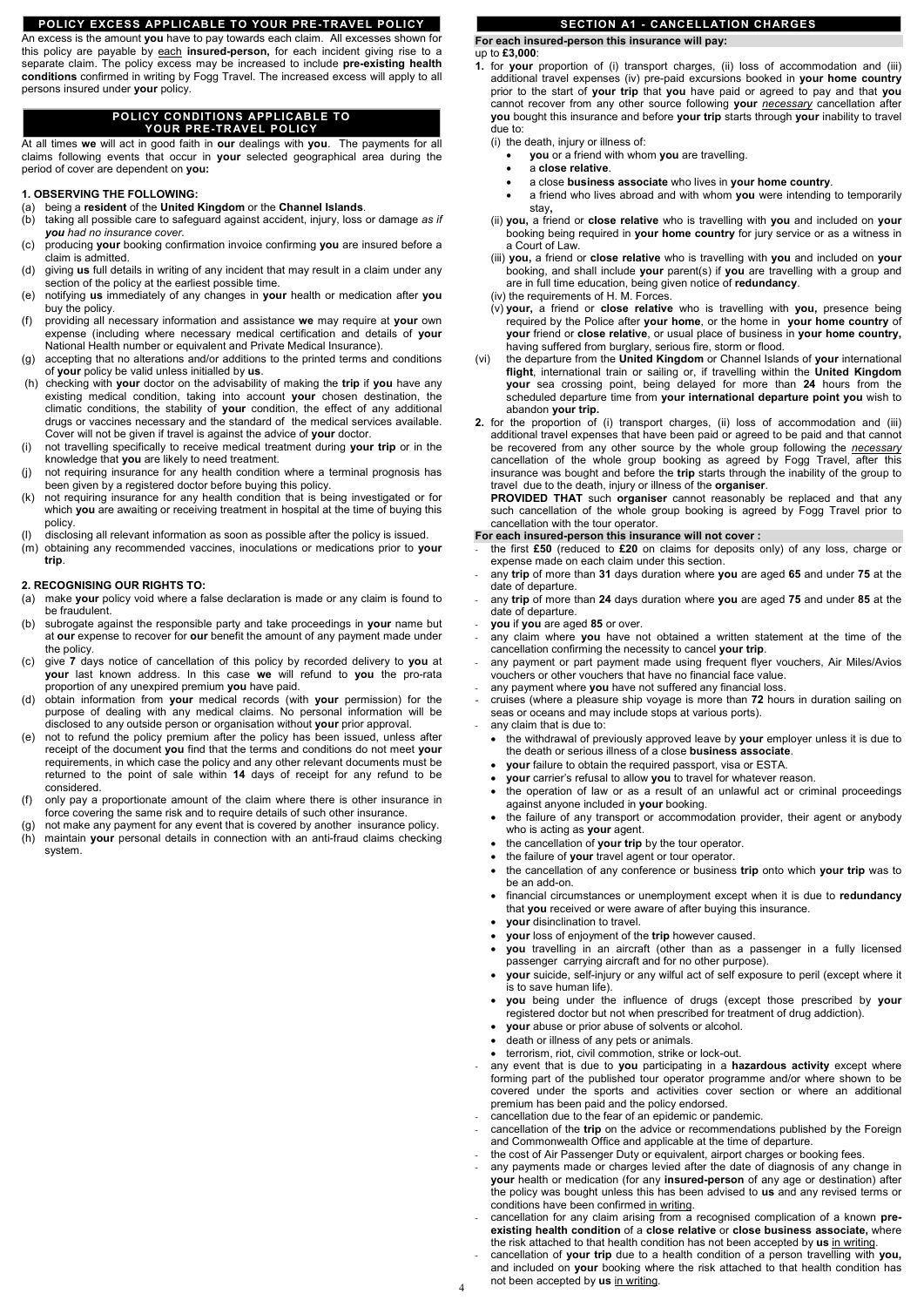- notify the travel agent/tour operator immediately, by telephone and in writing, that **you** need to cancel and obtain a cancellation invoice.
- − obtain a claim form from Fogg Travel either by internet or telephone, and get **your**/the patient's registered doctor to complete the medical certificate attached to the claim form.
- send any receipts to Fogg Travel.
- − obtain a letter from the airline, railway company or shipping line or their handling agents that shows (a) scheduled departure time, (b) actual departure time, and (c) reason for the delay. **You** are only covered to abandon **your trip** if the delay is more than **24** hours.
- − notify Fogg Travel immediately, by telephone and in writing, that **you** need to cancel the whole group booking to obtain prior agreement.
- provide, together with the medical certificate attached to the claim form, written confirmation from the Head Teacher, Bursar of the group that no alternative organiser can be provided. −

Your policy covers for treatment of medical conditions in emergency and which will respond quickly to treatment. It is not intended to cover **you** for recurrent or long term treatment and in these circumstances, bearing in mind the advice given by **our** Chief Medical Officer, **we** reserve the right to transfer **you** to a state hospital, where adequate facilities are available, or repatriate **you** to **your home country**.

- any **pre-existing health condition** or health condition that has been diagnosed, been in existence or for which **you** have received treatment from a hospital or specialist consultant during the last **2** years *or* for which **you** are awaiting or receiving treatment or under investigation (except where **you** are travelling as part of a school party group or youth group and you are under **19** years travelling in the **United Kingdom** or within Europe) unless we have agreed cover in writing and any additional premium has been paid.
- any claim arising from any relevant information known by **you** at the time of buying this policy or which occurs between booking and travel, including any new medical condition or change in medical condition or ongoing medication (for any **insuredperson** of any age or destination), unless it has been disclosed to **us** and **we** have agreed in writing any terms applicable.
- any claim for damage for loss, or deterioration of, or damage to property.
- any loss unless it is specified in the policy
- **1.(iv)** any event that is the result of leave being cancelled because of war, terrorism, biological or chemical warfare, invasion, act of foreign enemy, hostilities (whether war has been declared or not), civil war, rebellion, revolution, insurrection or military or usurped power.
	- any claim where you have not obtained prior authority to take leave.
	- any claim where leave has been cancelled on disciplinary grounds.
- **1.(vi)** the cost of any additional accommodation not forming part of your pre-booked travel itinerary.
	- the cost of any food, drink, telephone calls or faxes.
	- any claim that is due to the failure of any transport or accommodation provider, their agent or anybody who is acting as **your** agent.
	- any compensation unless **you** have checked in **your** possessions and obtained written confirmation from **your** airline, railway company, shipping line or their handling agents that shows the reason for the delay, the scheduled departure time and the actual departure time of **your flight,** international train or sailing.
	- any compensation where the airline, railway company or shipping line or their handling agents provide alternative transport that departs within **12** hours of the booked departure time.
	- any compensation when **your** tour operator has rescheduled **your flight** itinerary.
	- any claim where **you** have not pre-booked, where **you** have a stand-by ticket and do not have confirmed space or that is due to the aircraft being overbooked.
	- any delay that is due to a strike or industrial action that had started or that had been announced before buying this insurance.
	- abandonment where the **trip** is of **2** days duration or less.
	- any claim for an incident already notified under section **B11**.
- **2.** cancellation due to death, injury or illness of the **organiser** caused by any **preexisting health condition** that has been diagnosed, been in existence or for which the **organiser** has received treatment from a hospital or specialist consultant during the last **2** years *or* for which the **organiser** is awaiting or receiving treatment or under investigation unless **we** have agreed cover in writing and any additional premium has been paid.
	- cancellation of the booking for the whole group that has not been notified to Fogg Travel and agreed by **us** prior to cancellation with the tour operator.
	- cancellation of the booking for the whole group where a replacement **organiser** is and/or can be provided.
	- cancellation of the booking for the whole group due to the disinclination to travel by the **organiser** and/or replacement **organiser**.
		- any claim that is not for a school, college, university or youth group.

**What you need to do if you wish to make a claim under this section of the policy:**

### **B. YOUR TRAVEL POLICY**

#### **HOW YOUR TRAVEL POLICY WORKS**

**Your** travel policy shows details of the sections of cover, limits, conditions, exclusions and information on what to do if **you** need to claim, how to obtain legal advice and how to contact the **24** hour emergency medical assistance service. It is essential that **you** read it. The policy is a contract between **us** and **you. We** will pay for any event, as set out in the policy, that happens during the period of cover for which **you** have paid the appropriate premium.

**Your** travel policy is not intended to cover items of high value, such as video camcorders, expensive watches etc., as these should be fully insured under **your** house contents insurance on an All Risks extension for **365** days of the year. There is a maximum amount **you** can claim for each individual item and a maximum amount in total for **valuables,** and these are shown under the **personal possessions** section. The **personal possessions** cover is not 'new-for-old' and an amount for age, wear and tear will be deducted.

**We** are unable to provide any cover for a claim arising from a recognised complication of a known **pre-existing medical condition** of a **close relative** or a close **business associate** unless declared to **us** and accepted by **us** in writing.

*All numbers and letters shown under* '**For each insured-person this insurance will not cover**:' *refer to the same numbers and letters under* '**For each insured-person this insurance will pay**:' *Where no letters or numbers are shown it applies to the whole section.*

#### **WHEN YOUR TRAVEL COVER STARTS AND ENDS**

The cover under all sections of **your** travel policy starts at the beginning of **your trip** as shown on **your** booking confirmation invoice and ends on **your** return **home** or expiry of the policy, whichever is the first. No further **trips** are covered by this policy.

#### **EXTENSION OF PERIOD**

- 1. In the event of **your** death, injury or illness or that of anyone travelling with **you, you** are unable to complete the **trip** before the expiry of this policy the cover will be automatically extended without additional premium for the additional days necessary for **you** to complete the **trip**.
- 2. In the event of delay to any vehicle, vessel or aircraft in which **you** are travelling as a ticket holder **you** are unable to complete the **trip** before the expiry of this policy the cover will be automatically extended without additional premium up to **14** days for **you** to complete the **trip**.

#### **NEW MEDICAL CONDITION OR CHANGE IN MEDICAL CONDITION OR ONGOING MEDICATION**

If **your** health or **your** ongoing medication changes (for any **insured-person** of any age or destination) between the date the policy was bought and the date of travel **you** should advise **our** Referral Helpline quoting **GOWER TOURS** on **01623 635958** as soon as possible. **We** will advise **you** what cover **we** are able to provide after the date of diagnosis. **We** reserve the right to charge an additional premium, increase the excess, exclude the condition or withdraw cover if the condition declared makes this necessary.

#### **USE AN EHIC - NIL EXCESS IF MEDICAL COSTS ARE REDUCED**

Avoid paying the excess - travellers to European countries, Iceland, Liechtenstein, Norway and Switzerland (the European Economic Area (EEA)) should obtain the European Health Insurance Card (EHIC). Applications for the EHIC can be made online at:

#### www.nhs.uk/NHSEngland/Healthcareabroad/EHIC

- full details are given online. Please allow sufficient time to receive the EHIC prior to **your** departure date. This will entitle **you** to benefit from the reciprocal health arrangements which exist between European Union countries. In other countries where reciprocal health arrangements exist all reasonable steps should be made to utilise them. Please see Section **B3.**

If you are travelling outside the EEA then there are some countries that have reciprocal agreements with the **UK** and the **Channel Islands** and these can be found on

http://www.nhs.uk/NHSEngland/Healthcareabroad/countryguide/NonEEAcountries/Pag es/Non-EEAcountries.aspx

If **you** make use of these arrangements or any other world-wide reciprocal health arrangement and **your** claim under **Section B3** is reduced, **you** will not have to pay any

excess. This does not apply where special excess terms have been imposed.

#### **IF YOU NEED EMERGENCY MEDICAL ASSISTANCE ABROAD:**

**Contact the 24 hour emergency medical assistance service:**

### **FOGG ASSIST**

### **on**

### **+44 (0)20 7118 1444**

#### **IN CASE OF SERIOUS EMERGENCY**

First call an ambulance using the local equivalent of a **999** call. While **you** wait for the ambulance contact **our** emergency medical assistance service which is open **24** hours a day and **7** days a week to offer **you** advice in this emergency situation. **We** strongly suggest **you** put **FOGG ASSIST's** telephone number **+44 (0)20 7118 1444** into **your** mobile phone before **you** travel so that it is to hand should **you** need it. Speak to the ambulance driver and get details of the hospital **you** are being taken to so that **our** emergency medical assistance service's doctor will be able to obtain a medical report at the earliest possible opportunity.

**You** must notify **FOGG ASSIST** as soon as possible if **you** are to be admitted as an inpatient, or where costs are likely to exceed **£500**, for agreement of costs under the policy.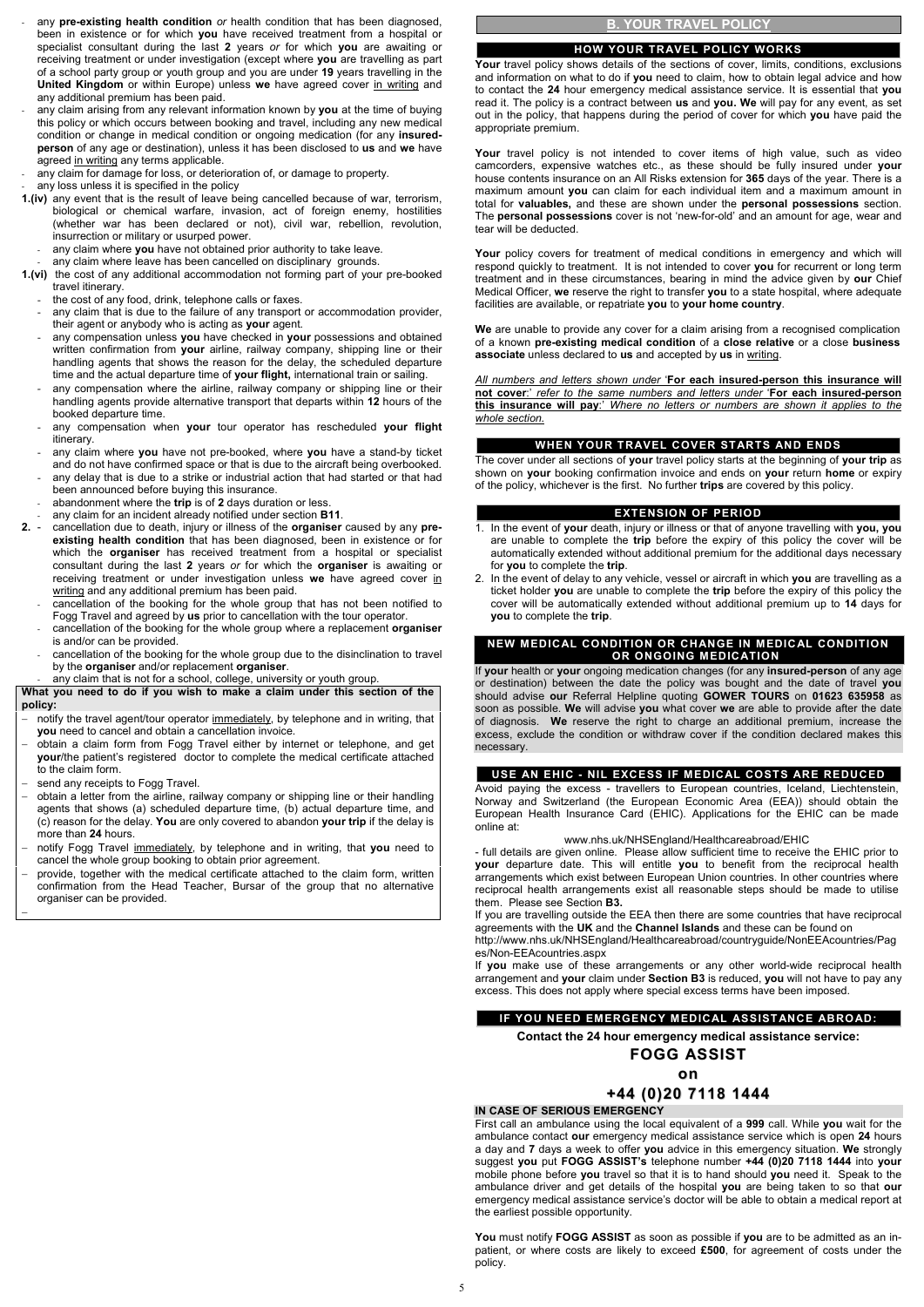#### **WHAT THE MEDICAL ASSISTANCE COMPANY NEEDS FROM YOU**

When **you** call **our** emergency medical assistance service in an emergency **you** need to have some basic information for them to hand:

- **your** telephone number so **you** can be contacted on in case **you** are cut off
- the name and age of the patient and as much information about the medical situation as **you** are able to provide
- the name of the hospital, the ward, the treating doctor and the telephone numbers if **you** have them
- tell them that **you** insured under the scheme **FOGG – GOWER TOURS** through URV, the booking reference number (if applicable), the date **you** bought the insurance, and **your** booked travel dates, and if a **winter sports trip with GOWER TOURS SKI**, **your** Fogg Travel Medi-card number.
- the patient's **home country** GP details, name, address and phone number, in case they need to obtain information on current medical conditions and treatment.

#### **MINOR ILLNESS OR INJURY**

If **you** need to see or visit a doctor or hospital in Europe or Scandinavia then ask **your** hotel reception or **your** tour operator representative for the address of the nearest public medical facility. In Europe **you** should show them **your** EHIC card, medical treatment will be free or at a reduced cost and **you** will not be required to contribute towards the claim as the policy excess will be reduced to **NIL**. **You** will only be covered for the cost of private medical treatment where adequate state facilities are not available in these countries. **You** must have this approved in advance by **FOGG ASSIST** on **+44 (0)20 7118 1444**. Elsewhere it is advisable to seek advice on where to go for treatment from **our** emergency medical assistance service if possible, as standards of medical facilities vary greatly and many apparently acceptable clinics which have been set up to target the tourist market and will ruin **your trip** by insisting on unnecessary admissions and treatment at inflated prices. In some circumstances it may be necessary for **our** emergency medical assistance service to move **you** to a more suitable facility.

#### **HOW TO PAY FOR YOUR TREATMENT**

Outpatient bills for less than **£500** should be paid at the time and claimed on **your** return. It is very important to obtain an itemised receipt for any monies paid for medical treatment. If **you** cannot afford to do so, **you** may contact **FOGG ASSIST** for advice and assistance.

If **you** are admitted to a medical facility then **you** may need to pay the policy excess locally and ask the hospital or doctor to send the rest of their bills to Fogg Travel Insurance Services Limited, Crow Hill Drive, Mansfield, Notts, NG19 7AE, England. **Our** emergency medical assistance service will explain this procedure to them and provide them with a faxed guarantee if necessary, once the validity of **your** claim has been established.

In European Countries, including Iceland, Liechtenstein, Norway and Switzerland (the European Economic Area (EEA)) **you** should utilise **your** EHIC card for in-patient and/or out-patient treatment to obtain a reduction in medical costs where possible, and if costs are minimised the policy excess will be reduced to **NIL**.

#### **WHAT HAPPENS IF I MISS MY BOOKED FLIGHT DUE TO ILLNESS**?

Don't worry, provided **you** have contacted **our** emergency medical assistance service **your** policy will be automatically extended to cover **you** until it is agreed that **you** are fit to travel **home**. **Our** emergency medical assistance service will liaise with **your** treating doctor and **you** and once **you** are fit to travel, they will make appropriate alternative arrangements.

#### **WHAT IF YOU WANT TO COME HOME EARLY?**

This policy covers **you** to come **home** early because **you** are ill or injured **only** if medical treatment is not available locally. If **you** are thinking of cutting short **your trip** because **you** are not well then **you** must contact **FOGG ASSIST** on **+44 (0)20 7118 1444** for advice first before making any arrangements. If **you** need to come **home** for any other reason, such as the illness of a **close relative** in **your home country** then **you** should make **your** own arrangements, bearing in mind **your** duty to act at all times as if uninsured.

If **you** are not sure whether **your** particular circumstances are included in the cover then call **Fogg Travel** on **+44 (0)1623 631331** (Claims Department option) between **9.00** am and **5.00** pm UK time for advice.

#### **DEFINITION OF WORDS**

Listed below are certain words that appear throughout the policy. These will always be shown in **bold** type and in all cases will have the meanings shown below.

- **Business associate** means a business partner, director or employee of **yours** who has a close working relationship with **you.**
- **Channel Islands**  means Jersey, Guernsey, Alderney, Sark, Herm, Jethou, Brecqhou and Lihou.

**Close relative** - means spouse or partner living at the same address, parents, stepparent, grandparents, parents-in-law, brother, sister, child, step-child, grandchild, foster-child, fiancé(e), aunt, uncle.

- **Curtailment/curtail/curtailing**  means the cutting short of **your trip** by **your** early return **home** or **your** repatriation to a hospital or nursing home in **your home country**. Payment will be made on the number of full days of **your trip** that are lost from the day **you** are repatriated.
- **Emergency funds** means bank and currency notes, cash and traveller's cheques held by a party leader only for use in case of emergency.

**Essential items** – means underwear, socks, toiletries and a change of clothing.

**Flight** - means a service using the same airline or airline **flight** number.

**Hazardous activity** – means any activity that requires skill and involves increased risk of injury **except** where these form part of a published activity provided by or arranged by **GOWER TOURS** and/or where the **hazardous activity** is listed under the sports and activities cover section at the rear of this policy and are covered for free under this insurance. If **you** are taking part in any sport or activity not listed please contact Fogg Travel, telephone **01623 631331** (retail option) or email to queries@foggtravelinsurance.com (Mon to Fri 9am to 5pm) quoting **GOWER TOURS,** to ensure **you** are covered. An additional premium may apply for those activities which are not free but for which cover is available.

**Home -** means one of **your** normal places of residence in the **United Kingdom** or the **Channel Islands** including British Forces Posted Overseas (BFPO).

- **Home country** means both the country **you** live in within the **United Kingdom** or the **Channel Islands** and including British Forces Posted Overseas (BFPO).
- **Insured-person/you/your** means the school or other group stated in the tour operator booking confirmation invoice who is shown as having paid the insurance premium or where insurance is included within **your trip** costs and is shown on the passenger manifest issued by **your** tour operator. The maximum benefits and excesses will apply separately to each person who has insurance and is shown on the passenger manifest as being a member of the insured group except in respect of Section B1 -Personal Possessions (school property only), Section B2 - Personal Money (emergency fund or student money only), Section B6 - Organiser Liability, Section B7 - Organiser Expenses, B10 – **winter sports** (only applicable if **you** are on a **winter sports trip** organised by **GOWER TOURS SKI**), and Section B11 (cover provided for **GOWER TOURS SKI**) where the maximum benefits and excesses will apply in total for the school or other group or **organiser** and not separately to each person.
- **International departure point**  means the airport, international rail terminal or port where the outward **flight**, international train or sea vessel is boarded to take **you** from **your home country** to **your** destination and the return **flight**, international train or sea vessel is boarded to start the final part of **your** journey to **your home country**.
- **Manual labour** means work involving the lifting or carrying of heavy items in excess of **25** kg, work at a higher level than two storeys or any form of work underground.
- **Organiser** the person on behalf of the **insured-person** who is acting as party leader or other principal person of the whole group booking and is included in the tour operator booking, and without whom the **trip** would not be able to continue to normal completion.
- **Pair or set**  means two or more items of **personal possessions** that are complementary, purchased as **1** item or used or worn together.
- **Personal money**  means bank and currency notes, cash, cheques, postal and money orders, current postage stamps, travellers' cheques, coupons or vouchers that have a monetary value and travel tickets, lift passes (only applicable if **you** are on a **winter sports trip** organised by **GOWER TOURS SKI**), passports, all of which are for **your** private use.
- **Personal possessions** means each of **your** suitcases and containers of a similar nature and their contents and articles **you** are wearing or carrying including **your valuables** (as shown below).
- **Pre-existing health condition** means any heart, circulatory or breathing conditions, cancer or diabetes or serious or re-occurring medical condition which has been previously diagnosed, investigated or treated in any way, at any time prior to travel, even if this condition is currently considered to be stable and under control.
- **Public transport** means buses, coaches, internal **flights** or trains that run to a published scheduled timetable.
- **Resident** means a person who has had their main **home** in the **United Kingdom** or the **Channel Islands** and has not spent more than six months abroad in the year before buying this policy.
- **Scheduled destination**  means the destination where **you** are booked to stay for more than **1** day.
- **Ski equipment** means skis, snowboards, sticks, bindings, boots, helmets.
- **Ski pack** means pre-booked ski school, pre-booked ski passes and pre-booked **ski equipment** hire.

**Student money** - means bank and currency notes, cash and traveller's cheques and

travel tickets held by a party leader on behalf of a student.

- **Travel documents**  means current passports, valid visas, travel tickets and European Health Insurance Card (EHIC) and form E112.
- **Trip** means a holiday or journey that begins when **you** leave **home** and ends on **your** return to either (i) **your home**, or (ii) a hospital or nursing home in **your home country** following **your** repatriation, both during the period of cover. Any subsequent holiday or journey that starts after **you** have returned **home** or to a hospital or nursing home (as described above) is not covered.
- **Unattended** means left away from **your** person where **you** are unable to clearly see and are unable to get hold of **your personal possessions**.

**United Kingdom** - means England, Wales, Scotland, Northern Ireland and the Isle of Man.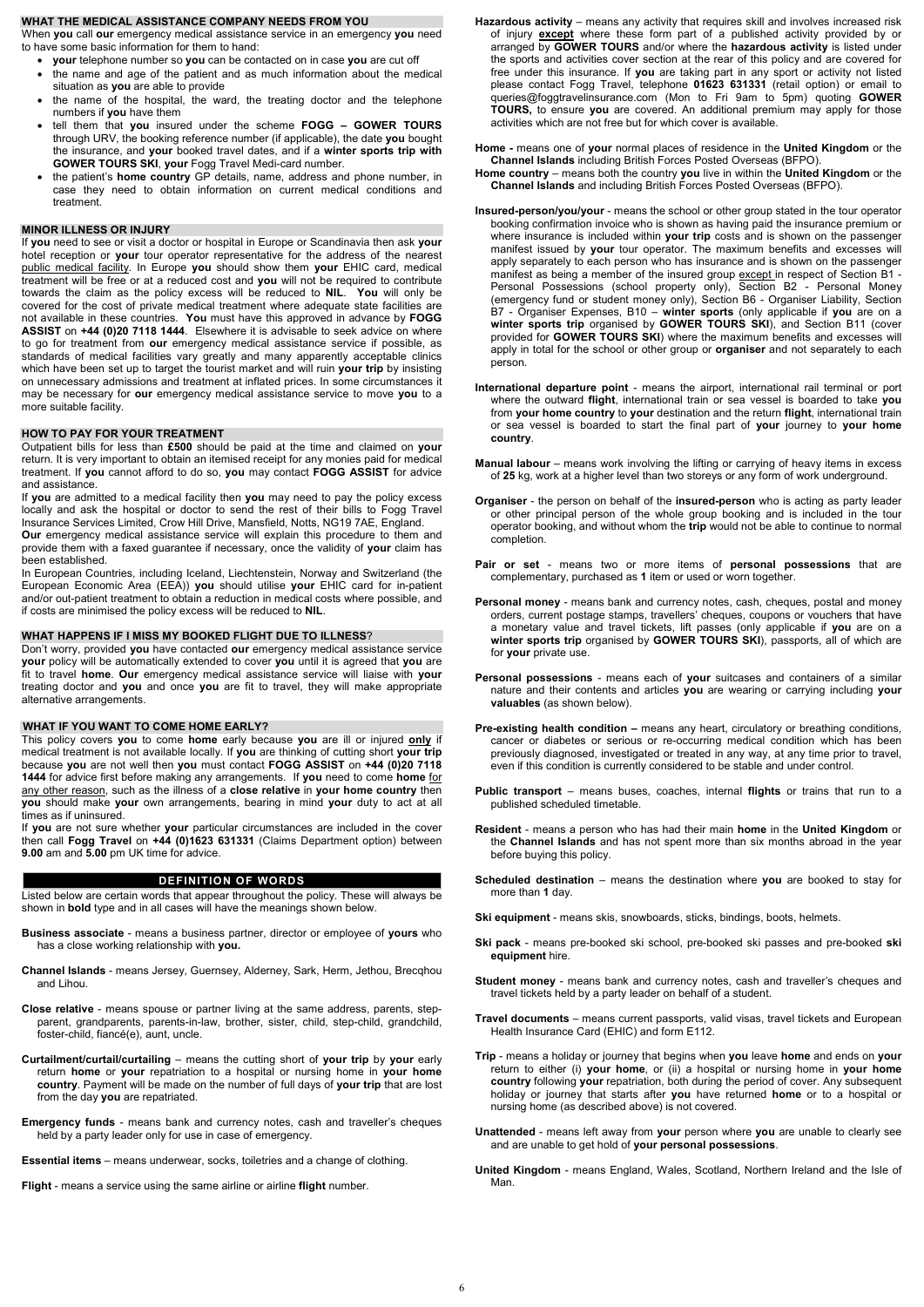**Valuables** - means cameras, photographic equipment, camcorders, video, satellite navigation equipment, television equipment, radios, cassette players, CD players, ipods, MP3 players, audio equipment, laptops, mac or web books, personal computers, ipads, Tablets, Kindles, e-book readers, computer equipment/ accessories, hard drives, flash drives, computer games machines, drones, binoculars, telescopes, antiques, jewellery, watches, smart watches, furs, precious or semi-precious stones, articles made of or containing gold silver or other precious metals, films, tapes, cassettes, cartridges, discs or Compact Discs, musical instruments/accessories.

**We/our/us** - means Union Reiseversicherung AG.

**Winter sports** - means skiing, snow boarding and ice skating.

#### **POLICY EXCESSES APPLICABLE TO YOUR TRAVEL POLICY**

**Applicable to sections – B1 - Personal possessions, B2 - Personal money, B3 - Emergency medical expenses, B4 – Curtailment, B5 - Personal liability, B6 – Organisers Liability, B9 – Legal advice and expenses and B10 – winter sports (ski equipment) only.**

An excess is the amount **you** have to pay towards each claim. Each section of the policy listed carries an excess. All excesses shown for this policy are payable by each **insured-person,** for each incident giving rise to a separate claim. The policy excess under section **B3** and **B4** may be increased to include **pre-existing health conditions** confirmed in writing by Fogg Travel. The increased excess will apply to all persons insured under **your** policy.

### **POLICY CONDITIONS APPLICABLE TO YOUR TRAVEL POLICY**

At all times **we** will act in good faith in **our** dealings with **you**. The payments for all claims following events that occur in **your** selected geographical area during the period of cover are dependent on **you:**

### **1. OBSERVING THE FOLLOWING:**

#### **In respect of all sections of the policy**

- (a) being a **resident** of the **United Kingdom** or the **Channel Islands** including British Forces Posted Overseas (BFPO).
- (b) taking all possible care to safeguard against accident, injury, loss or damage *as if you had no insurance cover.*
- (c) producing **your** booking confirmation invoice confirming **you** are insured before a claim is admitted.
- (d) giving **us** full details in writing of any incident that may result in a claim under any section of the policy at the earliest possible time.
- (e) notifying **us** immediately of any changes in **your** health or medication after **you** buy the policy.
- (f) passing on to **us** immediately every writ, summons, legal process or other communication in connection with the claim.
- (g) providing all necessary information and assistance **we** may require at **your** own expense (including where necessary medical certification and details of **your** National Health number or equivalent and Private Medical Insurance).
- (h) not admitting liability for any event or offering to make any payment without **our** prior written consent.
- accepting that your policy cannot be extended once it has expired.
- (j) accepting that no alterations and/or additions to the printed terms and conditions of **your** policy be valid unless initialled by **us**.

#### **In respect of sections B3 - Emergency medical expenses, B4 – Curtailment and B10 – Winter sports (ski pack) only**.

- not to refund the policy premium after the policy has been issued, unless after receipt of the document **you** find that the terms and conditions do not meet **your** requirements, in which case the policy and any other relevant documents must be returned to the point of sale within **14** days of receipt for any refund to be considered.
- (h) not make any payment under sections **B1, B3, B4, B5, B6, B10** and **B11** for any event that is covered by another insurance policy.
- (i) settle all claims under the Law of the country that **you** live in within the **United Kingdom** or the **Channel Islands** unless **we** agree otherwise with **you.**
- (j) maintain **your** personal details in connection with an anti-fraud claims checking system.

- (k) checking with **your** doctor on the advisability of making the **trip** if **you** have any existing medical condition, taking into account **your** chosen destination, the climatic conditions, the stability of **your** condition, the effect of any additional drugs or vaccines necessary and the standard of the medical services available. Cover will not be given if travel is against the advice of **your** doctor.
- (l) not travelling specifically to receive medical treatment during **your trip** or in the knowledge that **you** are likely to need treatment.
- (m) not requiring insurance for any health condition where a terminal prognosis has been given by a registered doctor before buying this policy.
- (n) not requiring insurance for any health condition that is being investigated or for which **you** are awaiting or receiving treatment in hospital at the time of buying this policy.
- (o) disclosing all relevant information as soon as possible after the policy is issued.
- (p) obtaining any recommended vaccines, inoculations or medications prior to **your trip**.

#### **In respect of sections B1 - Personal possessions, B2 - Personal money and B10 Winter sports (ski equipment) only.**

- (q) providing full details of any House Contents and All Risks insurance policies **you** may have.
- (r) retaining **your** tickets and luggage tags and notifying the Police within **24** hours of any loss or theft or to the carriers when the loss or damage has occurred in transit. **You** should obtain either a Police report or a carrier's Property Irregularity

#### **2. RECOGNISING OUR RIGHTS TO:**

- (a) make **your** policy void where a false declaration is made or any claim is found to be fraudulent.
- (b) take over and deal with in **your** name the defence or settlement of any claim made under the policy.
- (c) subrogate against the responsible party and take proceedings in **your** name but at **our** expense to recover for **our** benefit the amount of any payment made under the policy.
- (d) give **7** days notice of cancellation of this policy by recorded delivery to **you** at **your** last known address. In this case **we** will refund to **you** the pro-rata proportion of any unexpired premium **you** have paid.
- (e) obtain information from **your** medical records (with **your** permission) for the purpose of dealing with any medical claims. No personal information will be disclosed to any outside person or organisation without **your** prior approval.
- (f) cancel all benefits provided by **your** policy without refund of premium when a payment has been made for cancellation or **curtailment** of the **trip**.

#### **GENERAL EXCEPTIONS APPLICABLE TO YOUR TRAVEL POLICY**

#### **A. This insurance will not pay for:**

any deterioration of or loss or damage to property or any delay, legal liability, injury, illness, death or expense directly or indirectly due to, contributed to or caused by :

- (1) loss of earnings, additional hotel costs, additional car hire, additional parking fees, kennel fees or any other loss unless it is specified in the policy.
- (2) any loss due to currency exchanges of any and every description.
- (3) any loss unless it is specified in the policy.
- (4) **your** carrier's refusal to allow **you** to travel for whatever reason.
- (5) cruises (where a pleasure ship voyage is more than **72** hours in duration sailing on seas or oceans and may include stops at various ports).
- (6) any **trip** of more than **31** days duration where **you** are aged **65** and under **75** at the date of departure.
- (7) any **trip** of more than **24** days duration where **you** are aged **75** and under **85** at the date of departure.
- (8) **you** if **you** are aged **85** or over.
- Report (PIR) form within **24** hours and enclose this with **your** claim form.
- (s) complying with the carrier's conditions of carriage.
- (t) not abandoning any property to **us** or Fogg Travel.
- (1) war, terrorism, biological or chemical warfare, invasion, act of foreign enemy, hostilities (whether war has been declared or not), civil war, rebellion, revolution, insurrection or military or usurped power.
- (2) participation in a **hazardous activity** except where forming part of the published tour operator programme and/or where shown to be covered under the sports and activities cover section or where an additional premium has been paid and the policy endorsed.
- (3) **you** travelling on, or in, a motorised vehicle for which **you** do not hold appropriate qualifications to operate in **your home country** (Please note there is no cover under section **B5** - Personal liability for any claim related to the use of motorised vehicles). **You** can visit the following link to the UK Government site for more information on appropriate licenses: https://www.gov.uk/ride-motorcyclemoped/bike-categories-ages-and-licence-requirements
- (4) any **pre-existing health condition** *or* health condition that has been diagnosed, been in existence or for which **you** have received treatment from a hospital or specialist consultant during the last **2** years *or* for which **you** are awaiting or receiving treatment or under investigation (except where **you** are travelling as part of a school party group or youth group and you are under **19** years travelling in the **United Kingdom** or within Europe) unless we have agreed cover in writing and any additional premium has been paid.
- (5) any payments made or charges levied after the date of diagnosis of any change in **your** health or medication (for any **insured-person** of any age or destination) after the policy was bought unless this has been advised to **us** and any revised terms or conditions have been confirmed in writing.
- (6) **curtailment** of **your trip** due to a health condition of a person travelling with **you** and included on **your** booking, where the risk attached to that health condition has not been accepted by **us** in writing.
- (7) delay, confiscation, detention, requisition, damage, destruction or any prohibitive regulations by Customs or other government officials or authorities of any country.
- (8) **you** being under the influence of drugs (except those prescribed by **your** registered doctor but not when prescribed for treatment of drug addiction).
- your abuse or prior abuse of solvents or alcohol.
- (10) any claim arising from any relevant information known by **you** at the time of buying this policy or which occurs between booking and travel, including any new medical condition or change in medical condition or ongoing medication (for any **insuredperson** of any age or destination), unless it has been disclosed to **us** and **we** have agreed in writing any terms applicable.
- (11) any deliberate or criminal act by an **insured-person**.
- (12) **manual labour**.
- (13) **you** travelling against the advice or recommendations published by the Foreign and Commonwealth Office and applicable at the time of **your** departure.

#### **B. This insurance will not cover:**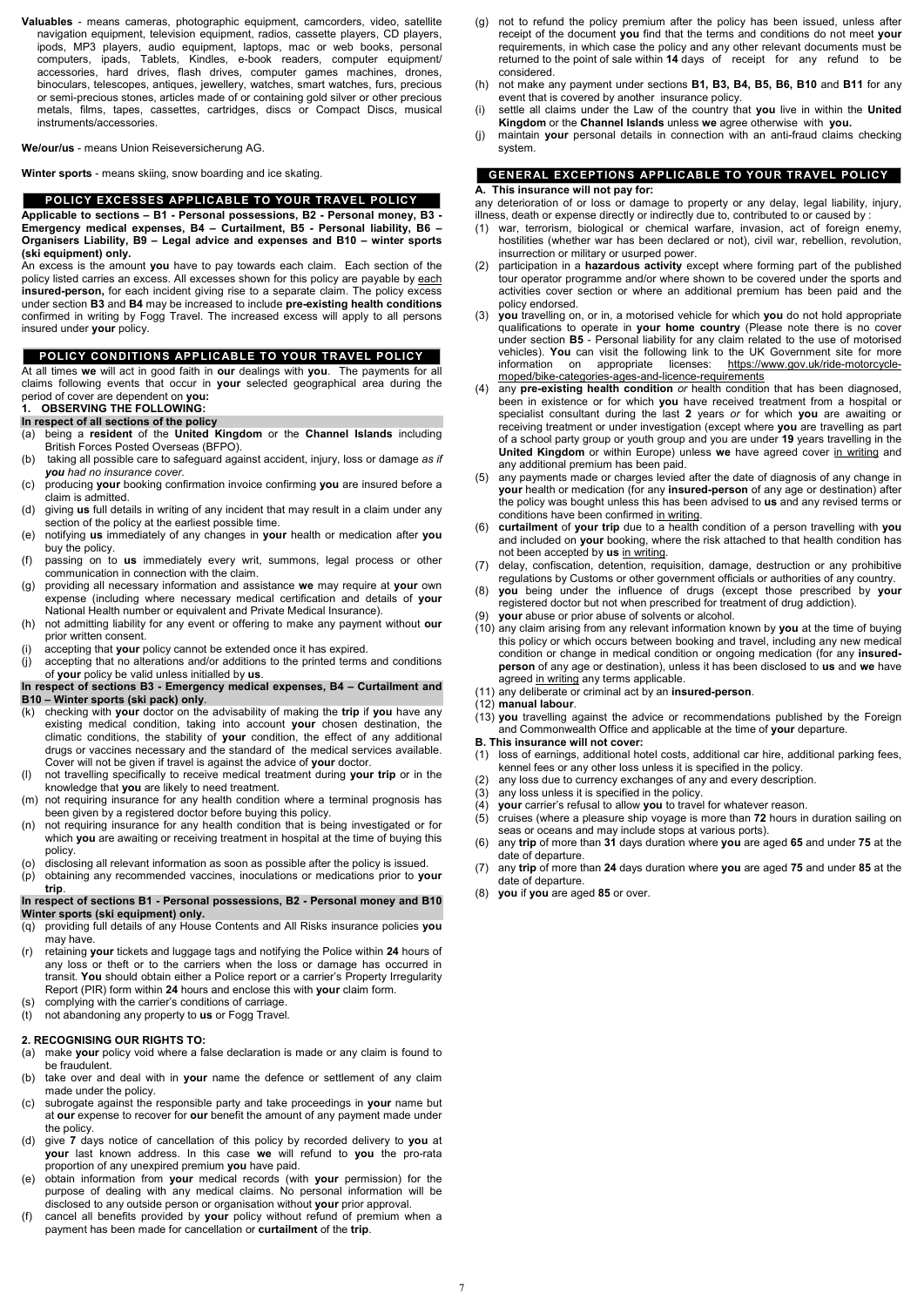### **SECTION B1 - PERSONAL POSSESSIONS**

### **For each insured-person this insurance will pay:**

- **(a)** up to a total of **£1,500** (**£1,000** if **you** are under **16** years of age) for **your personal possessions** to cover:
	- *either* (i) the cost of repair of items that are partially damaged whilst on **your trip**, up to the market value of the item, allowing for age, wear and tear,
	- *or* (ii) the market value of the item, allowing for age, wear and tear, to cover items that are stolen, permanently lost or destroyed whilst on **your trip**.
- **(b)** up to a total of **£500** for school property (single article limit, pair or set of articles) taken on the **trip** for which authorised party leaders are responsible and such property is not insured elsewhere.
- **(c) you** up to **£50** to cover the purchase of **essential items** if **your personal possessions** are delayed due to being misplaced, lost or stolen on **your** outward journey from **your home country** for over **12** hours from the time **you** arrived at **your trip** destination. If **your personal possessions** are not returned to **you** after **36** hours **we** will pay a further sum of up to **£50. You** must keep all receipts for these items and send them in to **us** with **your** claim and any amount paid will be deducted from the final claim settlement if the items are permanently lost.

### **For each insured-person this insurance will not cover:**

- any claim for loss or theft where **you** have not notified the police, **your** carrier or tour operator's representative and obtained a written report.
- any claim where **you** are unable to provide the damaged items on request or to prove the existence or prove the ownership of any item with an insured value in excess of **£50**.
- loss or theft of, or damage to, property that does not belong to you or any member of **your** family.
- any claim that is the result of a domestic dispute.
- any breakage or damage to fragile articles, paintings, works of art, sculptures, audio, video, computer, television equipment, musical instruments, household goods unless the breakage or damage is caused by fire, theft or in an accident to the motor vehicle in which they are being carried.
- mobile telephones, SIM cards, mobile telephone prepayment cards, lost or stolen mobile telephone call charges or mobile telephone accessories.
- the cost of replacing or repairing dentures.
- loss or damage due to atmospheric or climatic conditions, wear, tear and depreciation, superficial marks and scratches, moth or vermin.
- sports equipment including drones (unmanned aerial vehicles) whilst in use (other than **ski equipment** as defined).
- any items more specifically insured elsewhere.
- any breakage or damage to musical instruments unless the breakage or damage is caused by fire, theft or in an accident to the motor vehicle in which they are being carried.
- the loss, theft or damage to:-
	- films, tapes, cassettes, cartridges or discs other than their value as unused material unless purchased pre-recorded when **we** will pay up to the maker's latest list price.
	- car keys
	- duty free items such as tobacco products, alcohol and perfumes.
	- perishable goods, bottles, cartons and any damage caused by them or their contents.
	- pedal cycles, wheelchairs, prams, pushchairs or baby buggies except while they are being carried as luggage on **public transport**.
	- **valuables** carried in any suitcases, trunks or similar containers when left **unattended**.
	- **valuables** left **unattended** except where they are locked in a safe or safety deposit box where these are available or left out of sight in **your** *locked* personal holiday or **trip** accommodation.
	- contact or corneal lenses or artificial limbs.
	- money, bonds, coupons, stamps, negotiable instruments, securities or documents of any kind.
	- **personal possessions** left **unattended** away from **your** personal holiday or **trip** accommodation except **personal possessions** (but not **valuables**)
		- left between **6.00 am** and **11.00 pm** local time (during daytime) in the locked boot or covered luggage area of a motor vehicle where entry was gained by violent and forcible means or
		- left on a locked coach out of view where entry was gained by violent and forcible means.
- **(a)** more than **£250** for any one article, **pair or set** of any kind, whether they are solely or jointly owned.
	- more than **£250** in total for **valuables** whether solely or jointly owned.
	- more than £100 in respect of sunglasses.
- more than £100 for items lost or stolen from a beach or lido.
- **(a) & (b)**the first **£50** of each and every incident giving rise to a claim.
- **(c)** more than **£100** in total.
- shoes, boots, trainers and the like.

#### **What you need to do if you wish to make a claim under this section of the**

**policy:**

- − for all loss or damage claims during transit **you** need to (a) retain **your** tickets and luggage tags, (b) report the loss or damage to the airline, railway company, shipping line, coach company or their handling agents, and obtain a Property Irregularity Report (PIR) form or its equivalent within **24** hours. If, luggage is delayed longer than **12** hours on **your** outward journey, **you** may need to buy some **essential items**, **you** must keep all the receipts to prove **your** claim.
- − for all damage claims **you** should retain the items in case **we** wish to see them. **You** will need to obtain an estimate for repairs or a letter confirming that the damage is irreparable. **You** should keep receipts or vouchers for any items lost or damaged as these will help to prove **your** claim.
- − for all losses **you** should report to the Police as soon as possible, and within **24** hours of discovery, and obtain a written report and reference number from them. **You** should also report the loss to **your** tour operator's representative or hotel/apartment manager wherever appropriate.

### **SECTION B2 - PERSONAL MONEY**

**For each insured-person this insurance will pay:**

- **(a)** up to **£250** (reduced to **£150** in respect of an **insured-person** under **16** years) for the loss or theft of **your personal money** during **your trip**.
- **(b)**up to **£1,000** for the loss or theft of **student money** carried by authorised party leaders during the **trip**.
- **(c)** up to **£500** in total for the loss or theft of **emergency funds** held by the **organiser** or other authorised party leader during the **trip**
- **(d)**up to **£250** for additional travel and accommodation expenses necessarily incurred to obtain replacement **travel documents** whilst on **your trip** if **your travel documents** are lost or stolen during **your trip.**

### **For each insured-person this insurance will not cover:**

- any claim for loss or theft where **you** have not notified the Police, **your** carrier or tour operator's representative and obtained a written report.
- loss or theft of **personal money, student money, emergency funds** or **travel documents** that are not :
	- on **your** person.
	- held in a safe or safety deposit box where one is available
	- left out of sight in **your** *locked* personal **trip** accommodation.
- loss or theft of personal money, student money, emergency funds or travel **documents** due to depreciation in value, currency changes or shortage caused by any error or omission
- loss or theft of travellers' cheques where the bank provides a replacement service.
- any financial loss suffered as a result of **your** debit/credit card being lost or stolen.
- more than the unused portion of **your** passport.

**(a), (b) & (c)** the first **£50** of each and every incident giving rise to a claim.

- **(a)** more than **£200** (reduced to **£100** in respect of an **insured-person** under **16** years) in total in cash or currency whether solely or jointly owned**.**
- **(b)** more than **£1,000** in total in cash or currency for the loss or theft of **student money**.
	- where the *trip* is not a school or youth group organised.
- **(c)** more than **£500** in total in cash or currency for the loss or theft of **emergency funds.**
	- where the **trip** is not a school or youth group organised.
- **(d)** any costs which are due to any errors or omissions on **your travel documents**. - the cost of replacement **travel documents**.
	- your failure to obtain the required passport, visa or ESTA.
- any expenses for food or drink.
- any costs incurred before departure or after **you** return **home**.

**What you need to do if you wish to make a claim under this section of the policy:**

- − for all losses **you** should report to the Police as soon as possible, and within **24** hours of discovery, and obtain a written report and reference number from them. **You** should also report the loss to **your** tour operator's representative or hotel/apartment manager wherever appropriate.
- − for lost or stolen **travel documents you** will also need to get a letter from the Consulate, airline or travel provider where **you** obtained a replacement and keep all the receipts for **your** travel and accommodation expenses.
- − for loss of money **we** will require (a) confirmation from **your home country** currency exchange of the issue of foreign currency or travellers' cheques, (b) exchange confirmations for currency changed from travellers' cheques, or, (c) where sterling is involved, documentary evidence of possession.

### **SECTION B3 - EMERGENCY MEDICAL AND ASSOCIATED EXPENSES**

### *PLEASE NOTE:*

- **If it seems likely that you will require treatment at a hospital please contact our emergency medical assistance service who will help you to locate the most appropriate local state/public facility for your particular medical problem.**
- **In case of extreme urgency please call the local ambulance service using the local equivalent of a 999 number, or alternatively by dialling 112 within Europe, and notify the emergency medical assistance service as soon as you are able.**
- **If you are admitted to a hospital or you may have to come home early or extend your journey because of illness or accident this must be reported to our appointed emergency medical assistance service as soon as it is practically possible and at the latest within 24 hours.**
- **If your medical bills are likely to exceed £500 you must contact the emergency medical assistance service within 24 hours.**

**Please see the 'what to do in case of a medical emergency abroad' section of this insurance certificate for details and also special outpatient arrangements.**

### **For each insured-person this insurance will pay:**

to **you** or **your** legal representatives the following *necessary* emergency expenses that are payable within six months of the event that causes the claim that results from **your** death, injury or illness:

### **(a)** up to **£5,000,000** for reasonable:

- **(i)** fees or charges to be paid outside **your home country** for medical, surgical, hospital nursing home or nursing services.
- **(ii)** additional transport and accommodation costs and repatriation costs to be made for or by **you** and for any *one other person* who is required for medical reasons to stay with **you**, to travel to **you** or to travel with **you**
- 
- **(iii)** *either* (a) up to **£3,000** to cover charges following **your** death outside **your home country** for **your** burial or cremation in the locality where **your** death occurs and the cost of returning **your** ashes to **your home country** *or*
	- (b) the cost of returning **your** body to **your home** when arranged by **us**.

**(b)** up to **£250** to cover emergency dental treatment only to cure sudden pain. **For each insured-person this insurance will not cover:**

any claim that is caused by:

- **you** travelling in an aircraft (other than as a passenger in a fully licensed passenger carrying aircraft and for no other purpose).
- **you** driving a motorised vehicle for which **you** do not hold a full licence or appropriate qualifications to operate in **your home country**.
- **you** riding on a motorcycle without wearing a crash helmet, whether legally required locally or not.
- **your** suicide, self-injury or wilful act of self exposure to peril (except where it is to save human life).
- **your** participation in a **hazardous activity** except where forming part of the published tour operator programme and/or where shown to be covered under the sports and activities cover section or where an additional premium has been paid and the policy endorsed.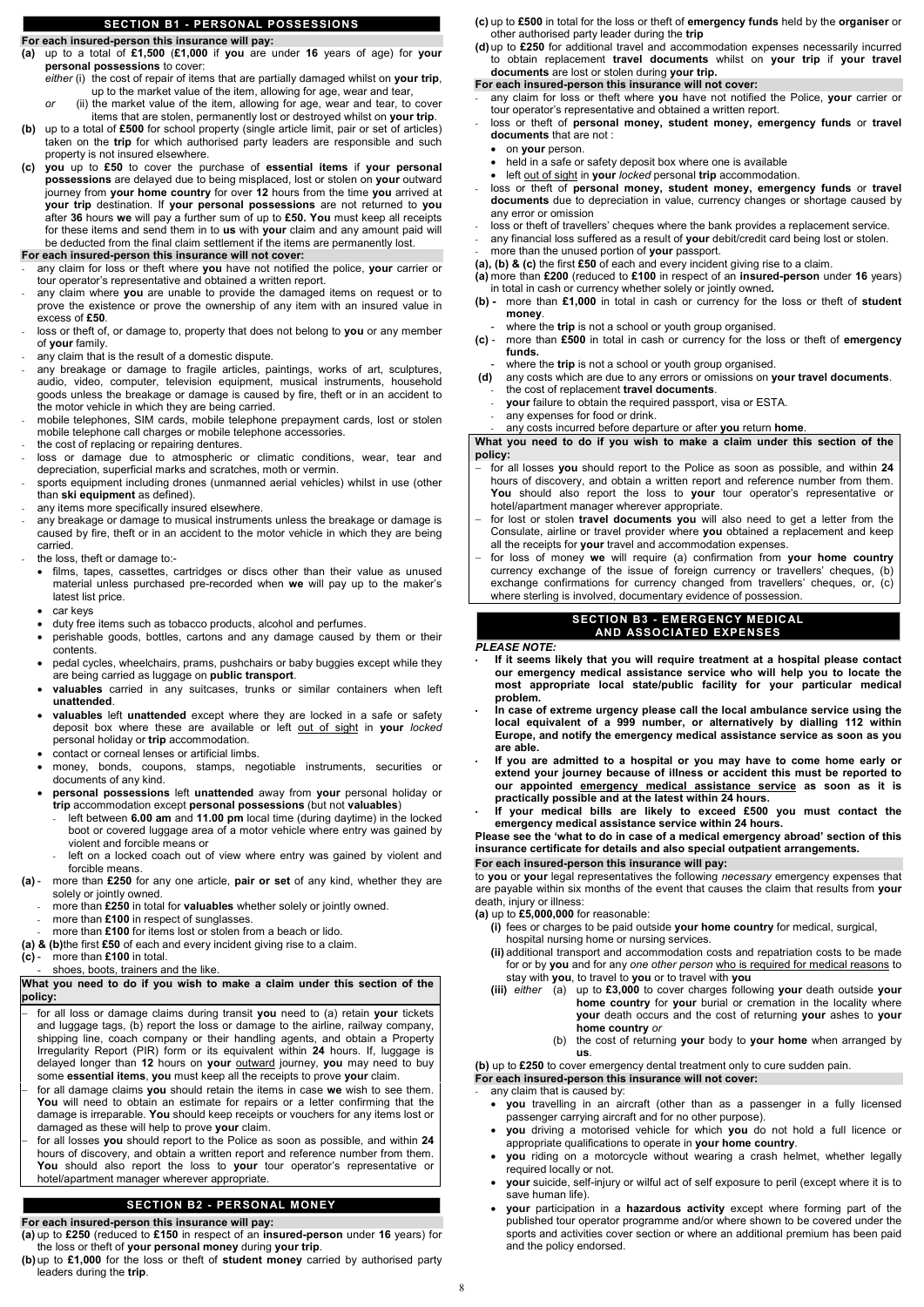- **(a) & (b)** the first **£50** (increased to **£75** in respect of an **insured-person 19** years and over) of each and every incident giving rise to a claim except when **you** have used the European Health Insurance Card (EHIC) or other mutual agreement between countries to obtain a reduction in medical costs, when this is reduced to **NIL**.
	- any elective or pre-arranged treatment.
	- any routine non-emergency tests or treatment.
	- any treatment or hospitalisation which can be reasonably expected.
	- the cost of private treatment where adequate state facilities are available.
	- the cost of replenishing supplies of any medication **you** were using at the start of the **trip,** or further treatment for any condition **you** had at the start of **your trip**.
	- the cost of taxi fares for anyone other than the patient, telephone calls, faxes or any expenses for food or drink.
	- the cost of repatriation where necessary medical treatment is available locally in a facility considered acceptable by the Chief Medical Officer of the emergency assistance service.
	- the cost associated with the diversion of an aircraft due to **your** death injury or illness
	- repatriation unless this is deemed medically necessary by our appointed emergency medical assistance service.
- **(a) (ii), (iii)** more than **£1,000** in total for **trips** within the **United Kingdom** where it is **your home country**.

- any services or treatment received by you, including any form of cosmetic surgery **OR** any treatment that in the opinion of the emergency medical assistance service, in consultation with **your** treating doctor, can reasonably wait until **you** return to **your home country**.
- any services or treatment received by you after the date on which in the opinion of the emergency medical assistance service, **you** can safely return **home**, that would exceed the cost of **your** repatriation.
- repairs to or for the provision of dentures, artificial limbs or hearing aids.
- the provision of crowns or veneers.
- any dental work involving the use of precious metals.
- in-patient treatment that has not been notified to and agreed by the emergency medical assistance service.
- any extra costs for single or private accommodation in a hospital or nursing home.
- any costs for treatment, including exploratory tests, that has no relationship with the illness or injury on which the claim is being made.

### **(a)(iii) your** burial or cremation in **your home country**.

**(a)(i), & (b)** any services or treatment received by **you** within **your home country**.

**(b)**emergency dental work costing more than **£250**.

### **FOR PRACTICAL ASSISTANCE IN A MEDICAL EMERGENCY CONTACT: FOGG ASSIST ON +44 (0)20 7118 1444**

### **PLEASE NOTE:**

If travelling within Europe **you** should carry a valid European Health Insurance Card (EHIC), and use this at state registered doctors and state hospitals to save costs**.**

#### **What you need to do if you wish to make a claim under this section of the policy:**

- − emergency medical assistance see under 'If **you** need emergency medical assistance abroad' and details given separately above.
- for non-emergency cases, visits to doctors, hospital outpatients, or pharmacy costs **you** incur **you** must keep all receipts accounts and medical certificates.
- − **See Section 10 Winter sports** Production of **your** Fogg Travel MEDI-CARD in Europe will mean that any rescue, transport or medical service subscribing to the scheme will make no charge to **you** for their service but will bill Fogg Travel direct - the policy excess is, however, payable to the doctor at the time of treatment. In the event of difficulty **you** should contact the emergency medical assistance service immediately. **You** will be given a form by the medical/rescue service whenever the Fogg Travel MEDI-CARD is used - this form should be sent to Fogg Travel Insurance Services Limited together with any ancillary pharmaceutical bills and the like and policy excess receipt at the end of **your trip** to obtain reimbursement of those costs incurred (less the policy excess) where **you** have made payment. Please see **"what to do in the case of a medical emergency abroad"** section for cases involving more than simple outpatient treatment.

### **SECTION B4 - CURTAILMENT CHARGES (CUTTING SHORT YOUR TRIP)**

### **For each insured-person this insurance will pay:**

up to **£3,000:**

**1.** for **your** unused proportion of (i) transport charges, (ii) loss of accommodation and (iii) additional travel expenses (iv) pre-paid excursions booked in **your home country** prior to the start of **your trip** that **you** have paid or agreed to pay and that **you** cannot recover from any other source following **your** *necessary* **curtailment** of **your trip** due to the **trip** being cut short by **your** early return **home** because of:

(i) the death, injury or illness of:

- **you** or a friend with whom **you** are travelling.
- a **close relative**.
- a close **business associate** who lives in **your home country**.
- a friend who lives abroad and with whom **you** were intending to stay**,**
- (ii) **you,** a friend or **close relative** who is travelling with **you** being required in
- **your home country** for jury service or as a witness in a Court of Law, *or* (iii) **you,** a friend or **close relative** who is travelling with **you** being called back by the Police after **your home**, or the home in **your home country** of **your** friend or **close relative**, or usual place of business in **your home country,** having suffered from burglary, serious fire, storm or flood.
- **2.** the proportion of (i) transport charges, (ii) loss of accommodation and (iii) additional travel expenses that have been paid or agreed to be paid and that cannot be recovered from any other source by the whole group following the *necessary* **curtailment** of the **trip** for the whole group as agreed by Fogg Travel, due to the death, injury or illness of the **organiser**.
	- **PROVIDED THAT** such **organiser** cannot reasonably be replaced and that any such **curtailment** of the **trip** for whole group booking is agreed by Fogg Travel prior to **curtailing**.
- **PLEASE NOTE**: This insurance does not cover **you** to resume **your trip** once **you curtail**. There is no further cover once **you** have returned to **your home country**.
- any liability for loss of or damage to property or injury, illness or disease:-
- where an indemnity is provided under any other insurance.
- that is suffered by anyone who is under a contract of service with **you** or any member of **your** family and is caused by the work **you** or any member of **your** family employ them to do.
- that is caused by any deliberate act or omission by **you**.
- that is caused by **your** own employment, profession or business or that of any member of **your** family.
- that is caused by **your** ownership, care, custody or control of any animal.
- that falls on **you** by agreement and would not have done if such agreement did not exist.
- any liability for injury, illness or disease suffered by **you** or any member of **your** family.

### **For each insured-person this insurance will not cover :**

- the first **£50** of any loss, charge or expense made on each claim under this section.
- any payment or part payment made using frequent flyer vouchers, Air Miles/Avios vouchers or other vouchers that have no financial face value.
- any payment where you have not suffered any financial loss.
- any claim that is due to:
	- the withdrawal of previously approved leave by **your** employer unless it is due to the death or serious illness of a close **business associate**.
	- **your** failure to obtain the required passport, visa or ESTA.
	- the operation of law or as a result of an unlawful act or criminal proceedings against anyone included in **your** booking.
	- the failure of any transport or accommodation provider, their agent or anybody who is acting as **your** agent.
	- the **curtailment** of **your trip** by the tour operator.
	- the failure of **your** travel agent or tour operator.
	- the cancellation of any conference or business **trip** onto which **your trip** was to be an add-on.
	- financial circumstances.
	- **your** disinclination to travel.
	- **your** loss of enjoyment of the **trip** however caused.
	- **you** travelling in an aircraft (other than as a passenger in a fully licensed passenger carrying aircraft and for no other purpose).
	- **your** suicide, self-injury or any wilful act of self exposure to peril (except where it is to save human life).
	- **curtailment** for any claim arising from a recognised complication of a known **preexisting medical condition** of a **close relative** or **close business associate**, where the risk attached to that health condition has not been accepted by **us** in writing**.**
	- death or illness of any pets or animals.
	- terrorism, riot, civil commotion, strike or lock-out.
- any event that is due to **you** participating in a **hazardous activity** except where forming part of the published tour operator programme and/or where shown to be covered under the sports and activities cover section or where an additional premium has been paid and the policy endorsed.
- any unused portion of your original ticket where repatriation has been made.
- cutting short your trip unless the emergency medical assistance service have agreed.
- any event caused by **your** failure to get a medical certificate from the treating doctor near to where **you** are staying that states the necessity to return **home** due to death, injury or illness.
- **curtailment** cover where the **trip** is of **2** days duration or less or is a one-way **trip**.
- curtailment due to the fear of an epidemic or pandemic.
- curtailment due to any event caused by:
	- **you** driving a motorised vehicle for which **you** do not hold a full licence or appropriate qualifications to operate in **your home country**.
	- **you** riding on a motorcycle without wearing a crash helmet, whether legally required locally or not.
- **2. curtailment** due to death, injury or illness of the **organiser** caused by any **preexisting health condition** that has been diagnosed, been in existence or for which the **organiser** has received treatment from a hospital or specialist consultant during the last **2** years *or* for which the **organiser** is awaiting or receiving treatment or under investigation unless **we** have agreed cover in writing and any additional premium has been paid.
	- curtailment of the of the booking for the whole group that has not been notified to Fogg Travel and agreed by **us** prior to **curtailing**.
	- **curtailment** of the booking for the whole group where a replacement **organiser** is and/or can be provided.
	- **curtailment** of the booking for the whole group due to the disinclination to travel by the **organiser** and/or replacement **organiser**.
	- any claim that is not for a school, college, music, university or youth group.

**What you need to do if you wish to make a claim under this section of the policy:**

- − if **you** feel **you** need to cut short **your trip you** will need a letter confirming this is due to medical necessity from **your** treating doctor in resort, and to confirm this with **our** appointed emergency medical assistance service. **Curtailment** claims will not otherwise be covered. **You** should keep any receipts or accounts given to **you** and send them in to Fogg Travel.
- − notify Fogg Travel immediately, by telephone and in writing, that **you** need to **curtail** the whole group booking to obtain prior agreement.
- − provide, together with the medical certificate attached to the claim form, written confirmation from the Head Teacher, Bursar of the group that no alternative organiser can be provided.
	- − **Curtailment** claims will be paid in full days lost from the day **you** return **home.**

### **SECTION B5 - PERSONAL LIABILITY**

#### **For each insured-person this insurance will pay:**

up to **£2,000,000**, plus costs agreed between **us** in writing, for an event occurring during the period of this insurance that **you** are legally liable to pay that relate to an incident caused by **you** and that results in:

**(a)** injury, illness or disease of any person.

- **(b)** loss of, or damage to, property that does not belong to **you** or any member of **your** family and is neither in **your** charge or control nor under the charge or control of any member of **your** family.
- **(c)** loss of, or damage to **trip** accommodation which does not belong to **you** or any member of **your** family.

#### **For each insured-person this insurance will not cover:**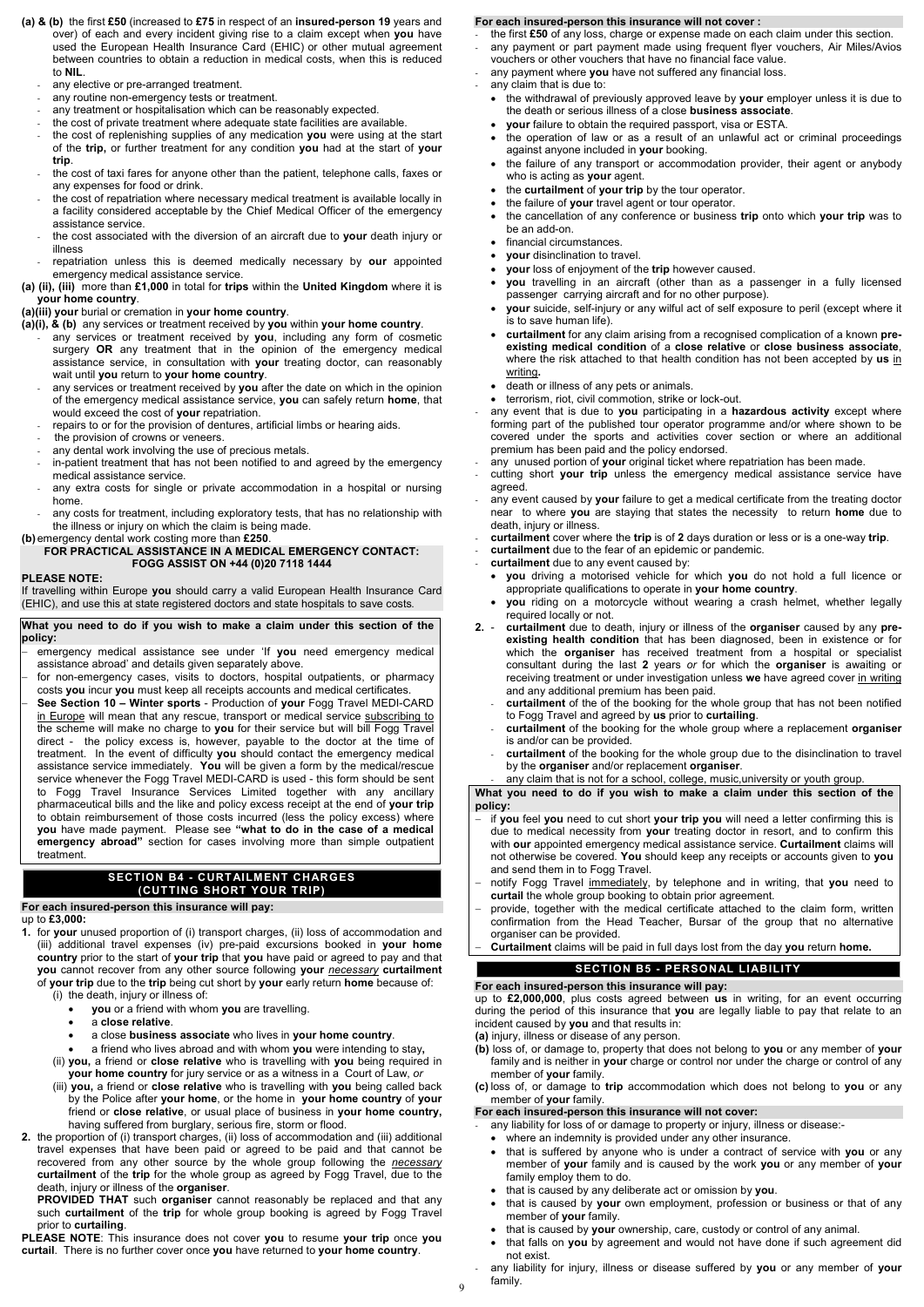- compensation or any other costs caused by accidents involving **your** ownership, possession or control of any:
	- land or building or their use either by or on **your** behalf other than **your** temporary **trip** accommodation.
	- mechanically propelled vehicles and any trailers attached to them.
	- aircraft, motorised skis, motorised waterborne craft or sailing vessel.
	- firearms or incendiary devices.
- any claim for an incident already notified under section **B6**.
- **(a) & (b)** the first **£50** in respect of each and every event that causes a claim.
- **(c)** the first **£200** in respect of each and every event that causes a claim.

- never admit responsibility to anyone and do not agree to pay for any damage, repair costs or compensation.
- keep notes of any circumstances that may become a claim so these can be supplied to **us** along with any supporting evidence **we** may require

**What you need to do if you wish to make a claim under this section of the policy:**

### **SECTION B6 - ORGANISERS LIABILITY**

### **For each insured-person this insurance will pay:**

*(This section is only applicable to the organiser of the pre-formed school, college, university or youth group).*

up to **£5,000,000**, plus costs agreed between **us** in writing, for

- **1.** any event occurring during the period of this insurance where the **organiser** is legally liable to pay that relate to an incident caused by the **organiser** and that results in :
	- **(a)** injury, illness or disease of any person.
	- **(b)** loss of or damage to property that does not belong to the **organiser** and is not in the **organiser's** charge or control.
- **2.** any liability described in **1.** above falling on the Local Education Authority or, in the case of an independent school, the governing body in place of the **organiser**.

- any liability for loss of or damage to property or injury, illness or disease:
- where an indemnity is provided to the **organise**r under any other insurance.
- that is for punitive or exemplary damages
- that is caused by any deliberate act or omission of the **organiser**.
- that is caused by the **organiser's** employment, profession or business other than as part of **your** school duties.
- that is caused by pollution in North America.
- that is caused by the **organiser's** ownership, care, custody or control of any animal
- that falls on the **organiser** by agreement and would not have done if such agreement did not exist any liability for injury, illness or disease suffered by the **organiser**.
- compensation or any other costs caused by accidents involving the **organiser's** ownership, possession or control of any:
	- land or building or their use either by or on behalf of the **organiser** other than temporary **trip** accommodation.
	- mechanically propelled vehicles and any trailers attached to them.
	- aircraft, motorised waterborne craft or sailing vessel.
	- firearms or incendiary devices.
- any claim where the **organiser** is a bona fide tour operator.
- any claim for an incident already notified under section **B5**.
- **1. (a) & 2.** the first **£50** in respect of each and every event that causes a claim.

- never admit responsibility to anyone and do not agree to pay for any damage, repair costs or compensation.
- keep notes of any circumstances that may become a claim so these can be supplied to **us** along with any supporting evidence **we** may require

### **For each insured-person this insurance will not cover:**

any change to the itinerary by reason of strike, riot, civil commotion or adverse weather conditions existing or notified by declaration of intent at or prior to the date this policy is purchased.

## **1 (b)** the first **£200** in respect of each and every event that causes a claim.

### **What you need to do if you wish to make a claim under this section of the policy:**

- any event that is due to:
- **you** travelling in an aircraft (other than as a passenger in a fully licensed passenger carrying aircraft and for no other purpose)
- **you** driving a motorised vehicle for which **you** do not hold a full licence to operate in **your home country**.
- **you** riding on a motorcycle without wearing a crash helmet, whether legally required locally or not.
- **your** suicide, self-injury or any wilful act of self-exposure to peril (except where it is to save human life).
- **your** participation in a **hazardous activity** except where forming part of the published tour operator programme and/or where shown to be covered under the sports and activities cover section or where an additional premium has been paid and the policy endorsed.
- more than one of the benefits that is a result of the same injury.
- more than **£5,000** death payment when **your** age is under eighteen (**18**) years
- more than **£1,000** death payment when **your** age is sixty-six (**66**) years or over at the time of the incident.
- any payment when **your** age is sixty-six (**66**) years or over at the time of the incident.
- **PLEASE NOTE**. Where **you** are not in any paid employment or paid occupations, this shall be defined as 'all **your** usual activities, pastimes and pursuits of any and every kind'.

# **SECTION B7 - ORGANISER'S EXPENSES**

# **For each insured-person this insurance will pay:**

### *(This section is only applicable to the organiser of the pre-formed school, college, university or youth group).*

up to **£100** to the **organiser** for reasonable expenses necessarily incurred owing to the unavoidable extension to, abandonment of or change to the planned itinerary of the **trip** by reason of strike, riot, civil commotion, or mechanical breakdown or adverse weather conditions occurring after the **trip** has commenced.

- any costs to pursue a claim against a travel agent, tour operator, tour organiser, the insurers or their agents or the claims office.
- any legal action where the estimated amount that will be recovered is less than **£500**.
- any legal expenses where **we** consider **you** are unlikely to obtain a reasonable settlement.
- any costs that can be considered under an arbitration scheme or a complaints procedure.
- any legal expenses incurred without **our** prior authorisation or that of the claims office.
- any claim made by **you** against another **insured-person** or member of **your** family.
- any claim for damage to a motor vehicle.
- the first **£200** in respect of each and every event that causes a claim.

# **For each insured-person this insurance will not cover:**

# **SECTION B8 - PERSONAL ACCIDENT BENEFIT**

### **For each insured-person this insurance will pay:**

A single payment for **your** accidental bodily injury, that independently of any other cause whilst on **your trip** results in **your**:

Amount of payment

|          |                                                        | Age $0$ to<br><b>17</b> years | Age $18$ to<br>65 years |
|----------|--------------------------------------------------------|-------------------------------|-------------------------|
| Item 1   | Death                                                  | £5,000                        | £20,000                 |
| Item 2 a | Total loss of sight in one or both eyes                | £20,000                       | £20,000                 |
| Item 2 b | Loss of Limb: -                                        |                               |                         |
|          | whole arm or whole hand                                | £9,000                        | £9,000                  |
|          | thumb                                                  | £3,000                        | £3,000                  |
|          | index finger                                           | £2,250                        | £2,250                  |
|          | any other finger                                       | £900                          | £900                    |
| Item 2 c | Loss of Limb: -                                        |                               |                         |
|          | whole leg or whole foot                                | £7,500                        | £7,500                  |
|          | big toe                                                | £750                          | £750                    |
|          | any other toe                                          | £450                          | £450                    |
| Item 2 d | Loss of hearing: -                                     |                               |                         |
|          | in both ears                                           | £6,000                        | £6,000                  |
|          | in one ear                                             | £1,500                        | £1,500                  |
| Item 3   | Permanent Total Disablement after 104 weeks            |                               |                         |
|          | except when compensation is paid under Item 2          | £20,000                       | £20,000                 |
|          | all occurring within 12 months of the event happening. |                               |                         |

### **For each insured-person this insurance will not cover:**

### **What you need to do if you wish to make a claim under this section of the policy:**

− in the event of death **we** will require sight of an original copy of the death certificate, for other claims please write describing the circumstances of the accident and its consequences, and **you** will be advised what further documentation is required.

### **SECTION B9 - LEGAL ADVICE AND EXPENSES**

### **For each insured-person this insurance will pay:**

up to **£10,000** for legal costs and expenses incurred in pursuing claims for compensation and damages due to **your** death or personal injury whilst on the **trip** provided **we** always have complete control over the legal proceedings and the selection, appointment and control of lawyers and where a claim occurs **you** will supply any reports or information and proof to **us** and the claims office as may be required.

### **For each insured-person this insurance will not cover:**

### **PLEASE NOTE**

- **We** will not pay legal expenses to bring proceedings in more than one country in respect of the same event.
- If **you** are awarded compensation and receive payment then all sums paid out by **us** shall be paid out of that compensation.

### **How to obtain legal advice:**

Should **you** have an accident abroad and require legal advice **you** should telephone**: Slater & Gordon LLP, 58 Moseley Street, Manchester, M2 3HZ**

They will arrange for up to thirty minutes of advice to be given to **you** by a lawyer. To obtain this service **you** should telephone: **0161 228 3851** or fax: **0161 909 4444**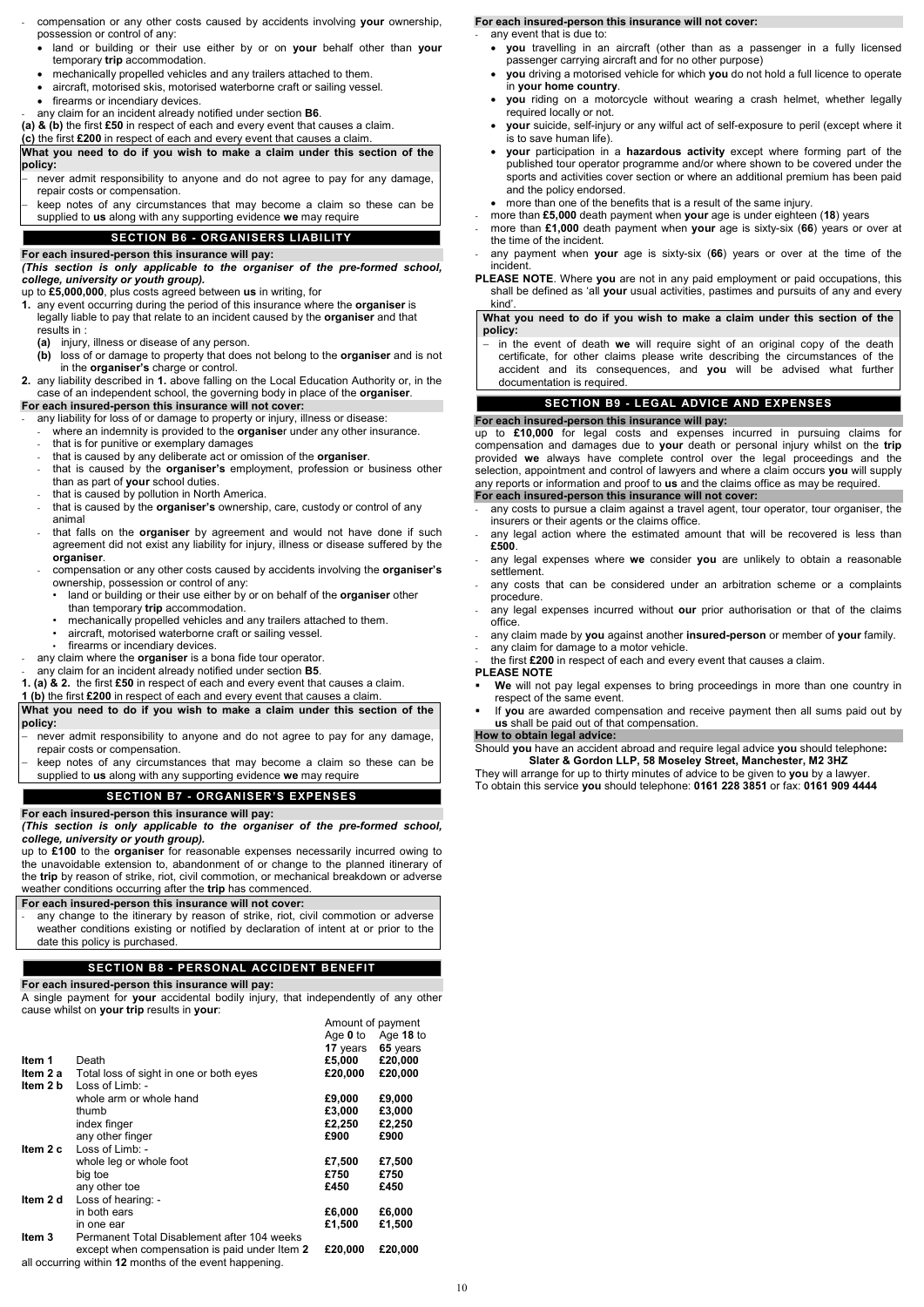#### **WINTER SPORTS COVER**

**The following sections are only applicable if you are on a winter sports trip organised by GOWER TOURS SKI, and having been declared to us by GOWER TOURS SKI as having winter sports insurance.**

#### **IMPORTANT ADVICE**

- 1. We recommend when participating in **winter sports** that the appropriate clothing including helmets should be worn, and activities undertaken to match the level of experience you have in that activity
- 2. Whilst skiing is fun, there are still rules and regulations which apply **you** can be prosecuted for behaving in a reckless or dangerous manner. The guidelines are the FIS rules - **you** should read and understand them before **you** ski - following them will help **your** enjoyment.
- 3. If **you** are not skiing with an instructor or guide, check that the area and the snow **you** wish to ski is suitable for a skier at **your** level - get advice from the local ski school. Never ski in closed areas - it may be there is an avalanche around the corner - or perhaps the mountain comes to a dangerous cliff edge or sheer drop!
- 4. Whilst skis left outside bars and the like are covered in the event of theft, 'mix 'n match' them - thieves only take pairs! Do not leave other property **unattended** except in **your** hotel room.

### **OFF PISTE COVER**

Off piste skiing is included provided **you** act reasonably and do not ski in a closed or avalanche risk area. If not skiing with a guide or instructor, always check that the area is suitable for a skier at **your** level.

### **FOGG TRAVEL MEDI-CARD**

**For Medical claims -** Production of **your** Fogg Travel MEDI-CARD will mean that any rescue, transport or medical service in Europe, subscribing to the scheme, will make no charge to **you** for their service but will bill **us** direct - the policy excess is, however, payable to the doctor at the time of treatment. In the event of difficulty **you** should contact the emergency medical assistance service immediately. **You** will be given a form by the medical/rescue service whenever the Fogg Travel MEDI-CARD is used this form should be sent to Fogg Travel Insurance Services together with any ancillary pharmaceutical bills and the like at the end of **your trip** to obtain reimbursement of those costs incurred – less the policy excess amount - where **you** have made payment.

Otherwise, and in particular outside Europe, production of **your** Fogg Travel MEDI-CARD will be of assistance in confirming **your** travel insurance details to rescue, transport or medical service providers.

- the first **£50** (increased to **£75** in respect of an **insured-person 19** years and over) of each and every incident giving rise to a claim.
- any claim where **you** are unable to provide the damaged items on request or to prove the existence or prove the ownership of any item with an insured value in excess of **£50**.
- loss of, or damage to, property that does not belong to you or any member of **your** family.
- any claim that is the result of a domestic dispute.
- loss or damage due to atmospheric or climatic conditions, wear, tear and depreciation, superficial marks and scratches, moth or vermin.
- sports equipment whilst in use (other than **ski equipment** as defined).
- any items more specifically insured elsewhere.
- more than £500 for any single item, pair or set.
- loss of ski equipment from an unattended vehicle.

### **SECTION B10 – WINTER SPORTS**

#### **Piste Closure**

#### **For each insured-person this insurance will pay:**

- **(a)** up to **£15** per day for each full day **you** are unable to ski due to either adverse weather conditions or a lack of snow that results in the total closure of skiing facilities in the resort where **you** are booked to ski or
- **(b)**up to **£10** per day for each full day of such total closure of skiing facilities for the cost of transfer to an alternative ski area during the period of **your** holiday plus up to **£5** per day for the purchase of a lift pass for such alternative ski area.

### **For each insured-person this insurance will not cover:**

**(a) & (b)** more than **£150** in total.

- any compensation if **your trip** is to Bulgaria
- any partial closure of skiing facilities.
- any compensation where your tour operator provides a payment or provides transport to an alternative resort.
- **your** inability to ski due to the breakdown of or damage to the ski lift.
- any compensation where **your trip** was booked and/or **your** insurance was purchased within **14** days of travel.
- any claim before **15th** December and after **15th** April.

### **Ski equipment (including hired)**

# **For each insured-person this insurance will pay:**

- **(c)** up to a total of **£700** for **your** own **ski equipment** or hired **ski equipment** for which **you** are responsible to cover:
	- *either* (i) the cost of repair of items that are partially damaged whilst on **your trip**, up to the market value of the item, allowing for age, wear and tear, as shown under **For each insured-person this insurance will not cover**
- *or* (ii) the market value of the item, allowing for age, wear and tear as shown under **For each insured-person this insurance will not cover**, to cover items that are stolen, permanently lost or destroyed whilst on **your trip**. **(d)** up to **£100** if **your** own **ski equipment** is delayed due to being misplaced, lost or stolen on **your** outward journey from **your home country** to cover the cost of temporarily hiring **ski equipment**. **You** must keep all receipts and send them in to **us** with **your** claim and any amount paid will be deducted from the final claim settlement if the items are permanently lost.

we will not pay:

#### **For each insured-person this insurance will not cover:**

**(c)** any claim for loss or theft where **you** have not notified the police, **your** carrier or tour operator's representative and obtained a written report.

- more than **60%** of the original purchase price for skis over **6** months old and less than **1** year old.
- more than **50%** of the original purchase price for skis over **1** year old and less than **2** years old.
- more than **40%** of the original purchase price for skis over **2** years old and less than **3** years old.
- more than **25%** of the original purchase price for skis over **3** years old and less than **5** years old.
- **(c) & (d)** any item more than **5** years old.
	- loss or damage due to dents or defacement of **ski equipment**.
- cleaning, repairing or restoring of **ski equipment**.

**(d)** more than **£100** in total.

### **Unused ski pack**

#### **For each insured-person this insurance will pay:**

**(e)** up to **£250** for the proportionate loss of use of **your** pre-booked **ski pack** on which **you** are unable to obtain a refund following **your** injury or illness which prevents **you** from participating in skiing activities for each full day for the period medically certified.

#### **For each insured-person this insurance will not cover:**

- **(e)** more than **£250** following **your** injury or illness which prevents **you** from participating in skiing activities
	- any claim that does not follow a claim under the emergency medical expenses section of the policy or **curtailment** section of the policy.
	- the day the injury or illness was first medically certified.
	- any claim that is caused by:
		- **you** travelling in an aircraft (other than as a passenger in a fully licensed passenger carrying aircraft and for no other purpose).
		- **you** driving a motorised vehicle for which **you** do not hold a full licence to operate in **your home country**.
		- **you** riding on a motorcycle without wearing a crash helmet, whether legally required locally or not.
		- **your** suicide, self-injury or wilful act of self exposure to peril (except where it is to save human life).
		- **your** participation in a **hazardous activity** except where forming part of the published tour operator programme and/or where shown to be covered under the sports and activities cover section or where an additional premium has been paid and the policy endorsed.

**What you need to do if you wish to make a claim under this section of the policy:**

- − **Piste closure** obtain a letter from the resort authorities or **your** tour operator confirming the total closure of the skiing facilities in **your** resort, and stating (a) the reason for the total closure (b) the date and time of the total closure, and (c) the date and time the skiing facilities re-opened. **You** are only covered if there is total closure of the skiing facilities due to adverse weather.
- − provide written confirmation or receipt(s) for the cost of transfer or purchase of an alternative lift pass if transferred to an alternative ski area.
- **Ski equipment** for all loss or damage claims during transit you need to (a) retain **your** tickets and luggage tags, (b) report the loss or damage to the airline, railway company, shipping line, coach company or their handling agents, and obtain a Property Irregularity Report (PIR) form or its equivalent within **24** hours. **You** must keep all the receipts to prove **your** claim.
- − for all damage claims **you** should retain the items in case **we** wish to see them. **You** will need to obtain an estimate for repairs or a letter confirming that the damage is irreparable. **You** should keep receipts or vouchers for any items lost or damaged as these will help to prove **your** claim.
- for all losses you should report to the Police as soon as possible, and within **24** hours of discovery, and obtain a written report and reference number from them. **You** should also report the loss to **your** tour operator's representative or hotel/apartment manager wherever appropriate.
- **Ski pack** you must submit a medical certificate from a medical practitioner in **your** resort area.